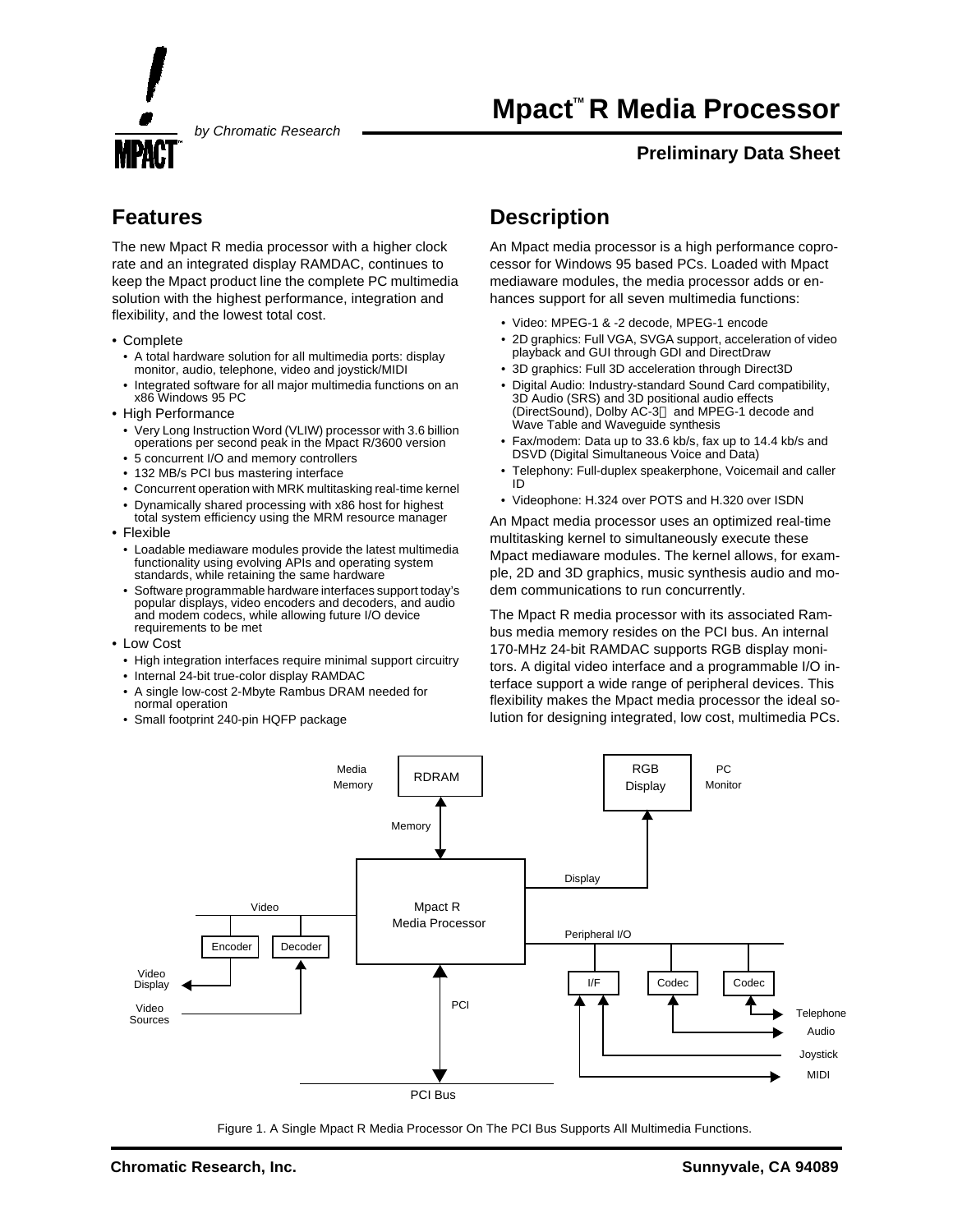# **GENERAL DESCRIPTION**

## **Multimedia On The PC**

The functionality and performance of the x86 PC has steadily increased to meet the demands of multimedia. This has been through higher host x86 performance and a variety of peripheral processors and accelerator boards designed for specific media related functions. Commercial success has brought some generally accepted standard functions, hardware interfaces and, importantly with Windows 95, the DirectX family of uniform Application Programming Interfaces (APIs).

The high functional density and speed of submicron integrated circuit technology now allows all of the special multimedia processing to be combined in one programmable processor. Also, Rambus technology now provides low-cost, but high bandwidth dynamic memories to support graphics and video buffer needs. Chromatic Research and its partners have utilized these three trends: a more uniform hardware and software operating environment; large, fast, low-cost memories; and high density VLSI circuits to form a total multimedia solution for the Windows 95 PC. The result is the Mpact media processor with associated Mpact mediaware modules of software.

## **The Mpact R Media Processor**

The Mpact R media processor is on the host PCI bus for tightly coupled sharing of the multimedia tasks being executed. The arithmetic and display buffer intensive portions of the tasks are done in a very long instruction word (VLIW) central processing unit (CPU) that operates out of a shared eight port SRAM. The Mpact R/3600 CPU has five execution units operating in parallel from a single 72 bit instruction word at a peak 3600 million operations per second rate.

Five controllers share the SRAM with the CPU to concurrently support the wide variety of multimedia peripherals shown in Figure 2. These peripherals, the media buffer memory and the PCI bus connect through five distinct interfaces whose signals are summarized in Table 1.

### **Interfaces**

### **Display**

A direct connection to RGB color PC monitors capable of up to 1600 x 1200 resolution displays.

### **Video**

For YUV digital video from analog or digital sources and to analog or digital displays.

### **Peripheral I/O**

For serial and parallel digital audio and telephony codecs, digital interfaces to joysticks and MIDI, and the BIOS and Plug and Play ROMs. Microprogrammable for flexibility.

### **Memory**

For 9-bit-wide modules of 600 MB/s Rambus media memory. Normal configuration uses one 2-MB RDRAM.

### **PCI Bus**

A 132 MB/s burst connection to the x86 host system.



Figure 2. A CPU And Five I/O Controllers Operating Out Of A Multiport SRAM Concurrently Service The Elements Of A Multimedia PC.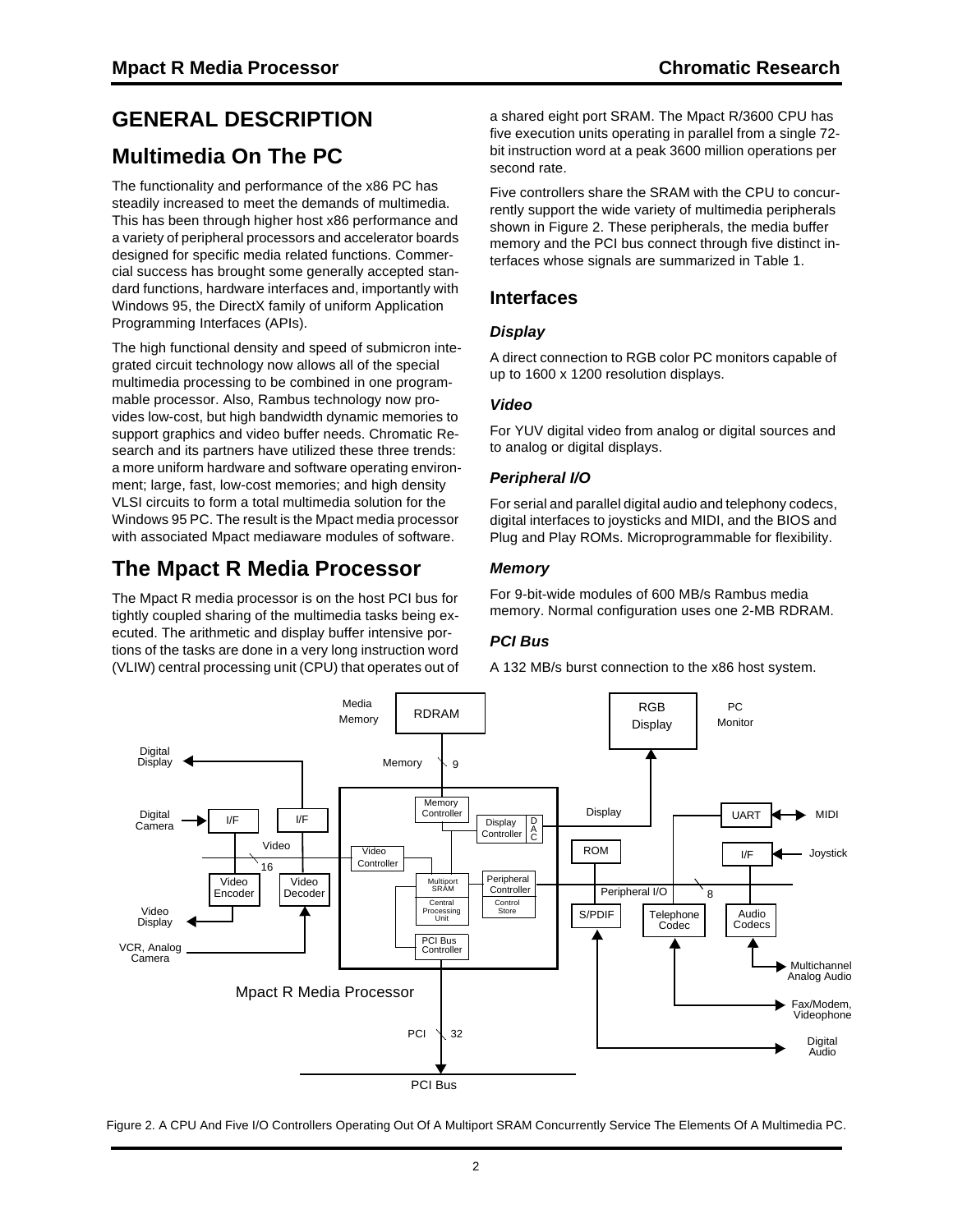|  |  |  | Table 1. Mpact R Media Processor Interface Signal Summary |  |  |  |
|--|--|--|-----------------------------------------------------------|--|--|--|
|--|--|--|-----------------------------------------------------------|--|--|--|

| <b>NAME</b>                         | <b>NUMBER</b>  | <b>TYPE</b>  | <b>DESCRIPTION</b>                                                   |
|-------------------------------------|----------------|--------------|----------------------------------------------------------------------|
| <b>Display Interface</b>            | 13             |              |                                                                      |
| DRED, DGRN, DBLUE                   | 3              | AO           | Display analog color intensity, RGB                                  |
| DVS, DHS, DBLNK                     | 3              | O            | Display Vertical and Horizontal Synchronization and Blanking         |
| DVREF, DRSET, DCOMP                 | 3              | AI           | Display Voltage Reference, Set Resistance and Compensation           |
| DCLKI, DCLKO, DXIN, DXOUT           | 4              | I, O         | Display Clock and Xtal Inputs and Outputs                            |
| Video Interface                     | 22             |              |                                                                      |
| <b>VDATA</b> [15:0]                 | 16             | I/O          | Video Data, YUV                                                      |
| VVS, VHS, VODD                      | 3              | T            | Video Vertical and Horizontal Synchronization and field indicator    |
| <b>VCREF, VHREF</b>                 | 2              | I/O          | Video pixel Clock Reference and Horizontal Reference                 |
| <b>VCLK</b>                         | 1              | T            | Video Clock                                                          |
| Peripheral I/O Interface - Parallel | 19             |              |                                                                      |
| PDATA[7:0]                          | 8              | I/O          | Peripheral Parallel Data                                             |
| PPIEN, PPOEN                        | 2              | O            | Peripheral Parallel data Input and Output Enables                    |
| PJYEN, PAXEN                        | 2              | O            | Peripheral Parallel Joystick and Auxiliary control input Enables     |
| PREQH, PREQL                        | 2              | O            | Peripheral Parallel Request input Enables, High and Low bytes        |
| PPDCK, PPACK, PCSCK, PCOCK,         | 5              | O            | Peripheral Parallel Data, Parallel Address, Chip Select, Control and |
| <b>PJYCK</b>                        |                |              | Joystick register Clocks                                             |
| Peripheral I/O Interface - Serial   | 16             |              |                                                                      |
| PSDI[3:0], PSDO[3:0]                | 8              | I, O         | Peripheral Serial Data Inputs and Outputs, channels 0-3              |
| PSSYN[3:0]                          | 4              |              | Peripheral Serial Synchronization inputs, channels 0-3               |
| <b>PSCLK[3:0]</b>                   | 4              | T            | Peripheral Serial Clock inputs, channels 0-3                         |
| Peripheral I/O Interface - Special  | 5              |              |                                                                      |
| PMSD, PMSC                          | 2              | I/O          | Peripheral Mpact Serial bus Data and Clock                           |
| PB0, PB1                            | 2              | O            | Peripheral Programmed output Bits 0 and 1                            |
| <b>PROM</b>                         | 1              | I/O          | Peripheral system identification ROM, serial input/output            |
| <b>Memory Interface - Rambus</b>    | 15             |              |                                                                      |
| MDATA[8:0]                          | 9              | 1/O          | Memory Data                                                          |
| MCTRL, MEN                          | 2              | $I/O$ , O    | Memory Control and Enable                                            |
| <b>MCCP, MVREF</b>                  | 2              | AI           | Memory Current Control Program and Voltage Reference (analog)        |
| MTXCK, MRXCK                        | 2              | T            | Memory Transmit and Receive Clocks. The processor clock.             |
| <b>PCI Bus Interface</b>            | 48             |              |                                                                      |
| AD[31:0]                            | 32             | I/O          | PCI bus Address and Data                                             |
| C/BE[3:0]                           | 4              | I/O          | PCI bus Command or Byte Enable                                       |
| <b>PAR</b>                          | 1              | I/O          | <b>PCI bus Parity</b>                                                |
| <b>DEVSEL</b>                       | $\mathbf{1}$   | I/O          | <b>PCI bus Device Select</b>                                         |
| <b>IDSEL</b>                        | 1              | T            | PCI bus Initialization Device Select                                 |
| REQ, GNT                            | 2              | O, I         | PCI bus master Request and Grant                                     |
| <b>INTA</b>                         | $\mathbf{1}$   | O            | PCI bus Interrupt A request                                          |
| <b>FRAME</b>                        | 1              | I/O          | PCI bus Frame transaction                                            |
| <b>IRDY, TRDY</b>                   | $\overline{c}$ | I/O          | PCI bus Initiator and Target Readies                                 |
| <b>STOP</b>                         | $\mathbf{1}$   | I/O          | PCI bus Stop transaction                                             |
| <b>CLK</b>                          | 1              | $\mathbf{I}$ | PCI bus Clock                                                        |
| RST.                                | 1              | T            | PCI bus Reset                                                        |
| System Interface & No Connect       | 12             |              |                                                                      |
| <b>Power</b>                        | 90             |              |                                                                      |
| $\mathrm{V}_{\mathrm{DD}}$          | 45             | P            | +5 Volt power supply and +3.3 Volt power supply in 11 groupings      |
| <b>V<sub>GND</sub></b>              | 45             | P            | Power supply ground in one core and ten I/O groupings                |
| <b>TOTAL</b>                        | 240            |              |                                                                      |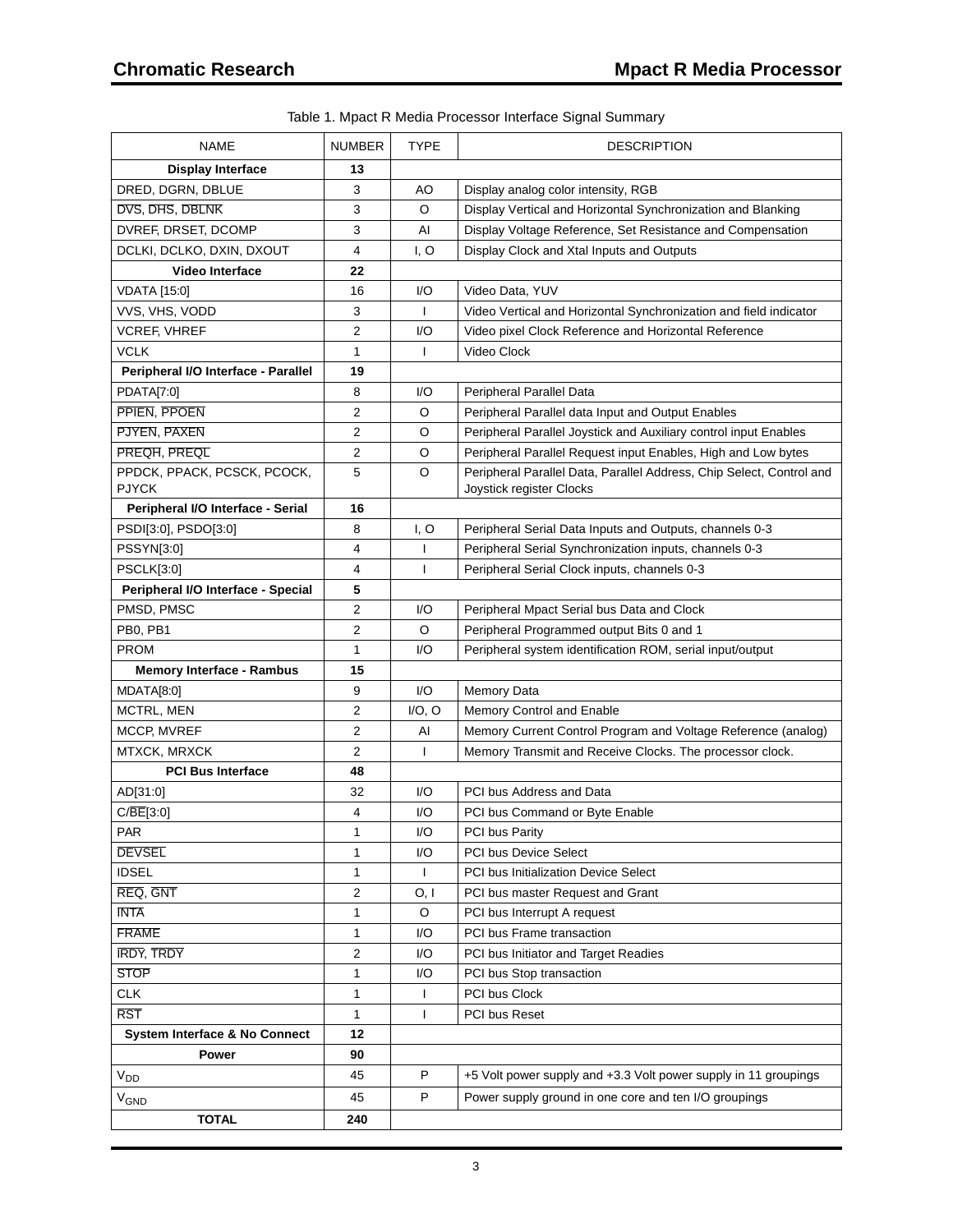## **Mpact Mediaware**

Mpact mediaware by Chromatic Research is the software that enables access to the high-performance Mpact media processor on an x86 system. Through support for the latest DirectX APIs, in addition to alternative and earlier component APIs and legacy hardware views, the mediaware provides Mpact's power to DOS and Windows applications running on Windows 95. The system software component parts are shown schematically in a highly simplified form in Figure 4.

## **System Operation**

Applications, when running, invoke various functions through their API or hardware view. These become single or multiple individual tasks related to the I/O port that is involved: video tasks use the Video port, 2D and 3D graphics use the Display port, digital audio tasks use the Audio port, fax/modem, telephony and videoconferencing use the Telephone port and the joystick, MIDI and ancillary functions use the General Port. These five classes of port are an important logical distinction. A port may use more than one electrical interface and is I/O device specific for the system.

### **Mpact Resource Manager - MRM**

Operational tasks are executed on the x86 host, the media processor or both (as shown in Figure 4) as determined by the MRM resource manager operating on the host. MRM performs dynamic real-time task linking and loading based on the resources available as well as providing a backoff or graceful degradation strategy when either is over subscribed.

### **Mpact Real-time Kernel - MRK**

The MRK dynamically schedules and dispatches tasks based on nearest deadlines. It is Mpact media processor resident and can be pre-emptive to meet the nearest deadline requirements.

### **Mpact Audio Processing Manager - MAPM**

Real-time audio related tasks are controlled by a sub-task processing manager to ensure that synchronous audio operations are maintained without interruption. The human ear is more sensitive to time lapses than the eye is to the lapse's visual effects.

#### **Memory Resources**

Figure 3 shows the five memories managed by the Mpact Resource Manager. All media processor operations, including the MRK control, are from instructions resident in its multiported SRAM. Task instructions and corresponding SRAM data buffers are kept current from the media memory. The media memory also contains graphic and video display and audio buffers which are maintained directly by the processor and controllers.

The Peripheral I/O controller microcode executes out of its control store RAM. Normally all I/O routines can be resident, with only error handling needing to be downloaded from the media memory on a demand basis.

Boot initialization routines for the media processor and extended BIOS reside in the ROM on the Peripheral I/O interface. All other operational software is resident on the x86 host memory system and managed by the MRM. Mediaware modules are easily updated for new functionality using diskettes, CDROMs or by using on-line services.



Figure 3. Real-Time Multimedia Operation Utilizes Mpact Mediaware Modules Resident In Five Memories.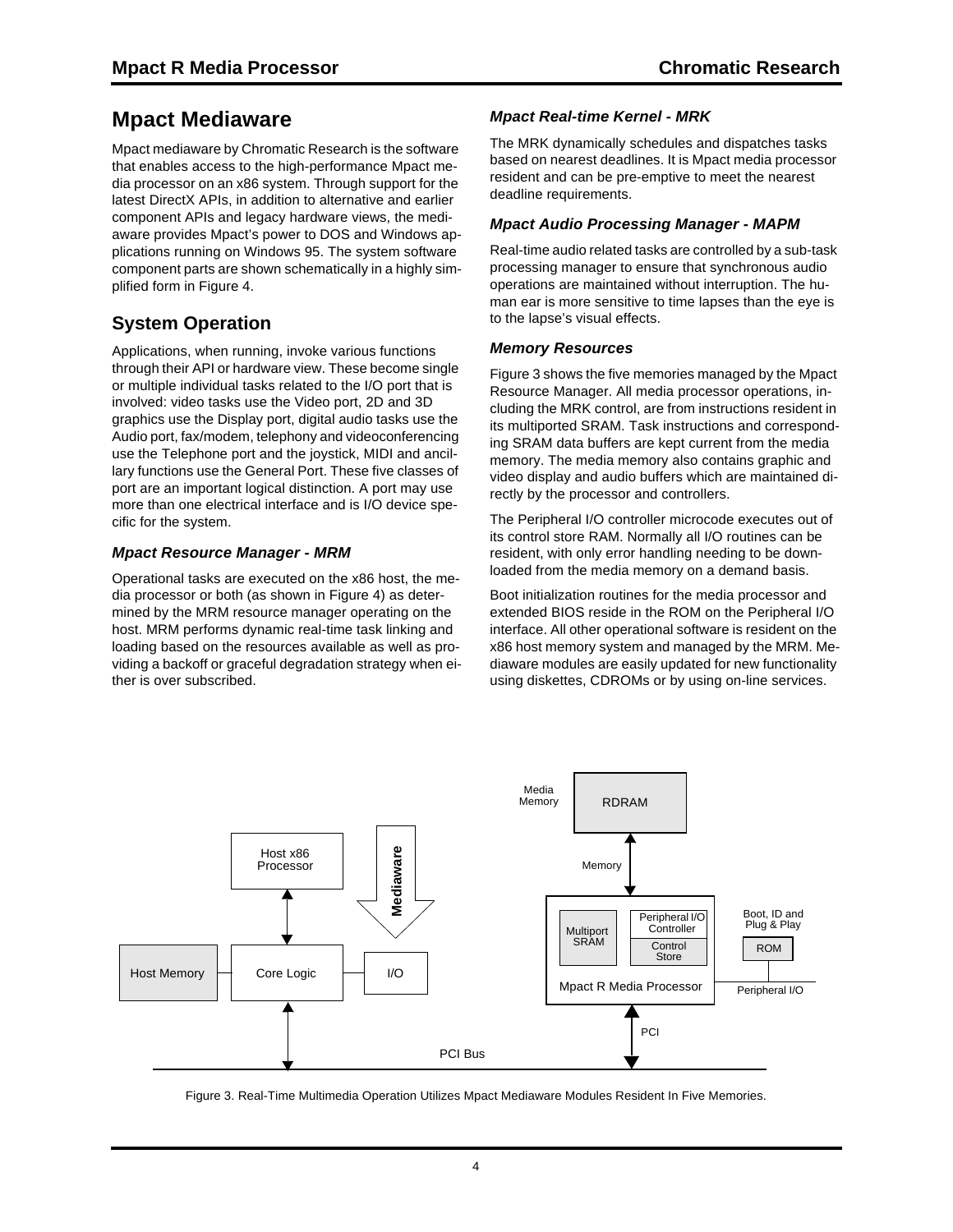### **Mpact Mediaware Modules**

A mediaware module can be thought of as a narrow vertical slice extending from the top to the bottom of Figure 4. Each mediaware module adds a multimedia function generally defined by its primary task. These functions are summarized in Table 4 with primary attributes for the eight functional groups. Of equal importance are the supported APIs at the top that invoke the functions and the devices at the bottom that are supported by an I/O port. Table 4 summarizes the supported APIs and Table 5 in

the Input/Output Interface section summarizes the supported devices. Table 4 shows by major API the functions that are enabled.

Individual Mpact mediaware releases should be consulted for specific performance specifications.

#### **Video Compression and Decompression**

The mediaware video modules support international standards for decompression, including MPEG-1 and MPEG-2 video, audio and system decoding through the



Figure 4. Distribution Of Operating Software Between The Mpact Media Processor And A Windows '95 PC Host.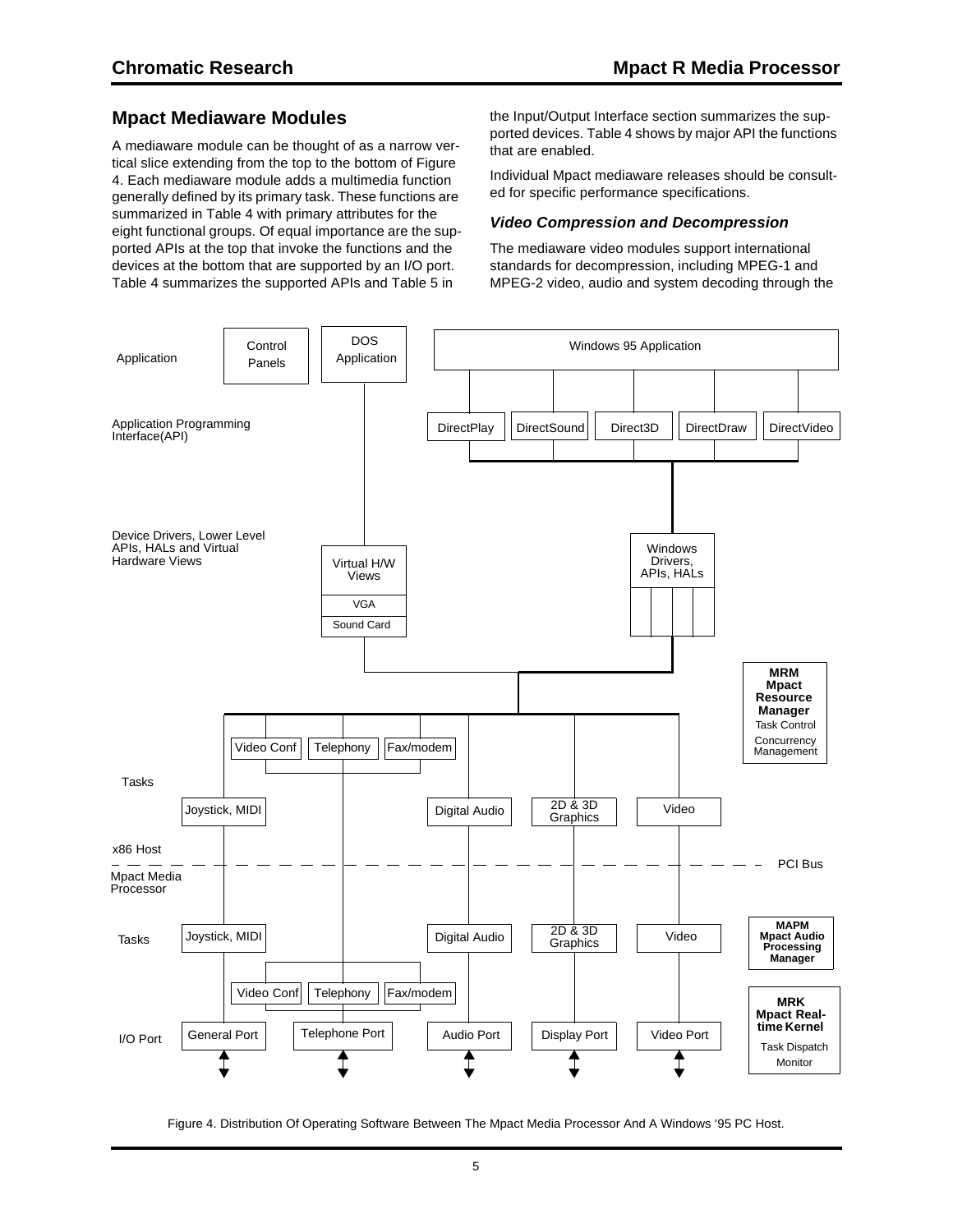DirectVideo, MCI and ActiveMovie APIs. The media processor's patented hardware motion estimation function enables high quality real-time MPEG-1 video, audio and system encoding as well as videoconferencing.

### **2D Graphics - VGA and GUI Acceleration**

The mediaware graphics module provides full VGA compatibility for legacy applications and full SVGA as defined in VESA BIOS extension 2.0. Internal buffers support 8-, 15-, 16-, 24- and 32-bits per pixel views. The special 18 bit Chro-color format provides color depth performance between the 16-bit and 24-bit true-color with greater memory efficiency.

GUI acceleration is optimized for Windows 95 performance with a hardware cursor through the GDI and DirectDraw APIs. Acceleration is provided for solid and pattern fill, font and polygon generation, line draw, scaling and clipping, and color space conversion.

### **3D Graphics Acceleration**

The mediaware 3D graphics module is optimized to fully accelerate 3D rendering for game play through the Direct3D API.

| <b>FUNCTION</b>                  | APIs                                                    |  |  |
|----------------------------------|---------------------------------------------------------|--|--|
| Video                            |                                                         |  |  |
| <b>MPEG Decode:</b>              | DirectVideo, MCI, ActiveMovie                           |  |  |
| MPFG Encode:                     | ActiveMovie                                             |  |  |
| Graphics - 2D                    |                                                         |  |  |
| Graphics Card:                   | VGA, SVGA compatible                                    |  |  |
| <b>GUI Acceleration:</b>         | DirectDraw, GDI                                         |  |  |
| Graphics - 3D                    |                                                         |  |  |
| 3D Acceleration:                 | Direct3D, OpenGL, RealityLab                            |  |  |
| <b>Digital Audio</b>             |                                                         |  |  |
| Sound Card:                      | Industry Standard with FM                               |  |  |
| Output:                          | DirectSound, MCI                                        |  |  |
| Music:                           | MCI, MIDIout/in, WAVEout/in                             |  |  |
| Effects:                         | DirectSound 3D Audio                                    |  |  |
| Fax/Modem                        |                                                         |  |  |
| Fax/Data modem                   | TAPI, TSPI, VCOMM, DirectPlay                           |  |  |
| <b>Telephony</b>                 |                                                         |  |  |
| Speakerphone,<br>DSVD, Voicemail | TAPI, TSPI, VCOMM, DirectPlay                           |  |  |
| Videoconferencing                |                                                         |  |  |
|                                  | ActiveMovie, Independent Soft-<br>ware Vendor's (ISV's) |  |  |
| General                          |                                                         |  |  |
| Joystick/MIDI                    | <b>Industry Standard Sound Card</b>                     |  |  |

Table 2. Mpact Mediaware API Summary By Function.

### **Digital Audio**

The mediaware digital audio modules can utilize full 36 bit processing at 48 kHz sampling rates, even for compute-intensive functions like Dolby AC-3 and Waveguide physical modeling music synthesis. Automatic resampling is used so that all processing is at a uniform 48-kHz rate.

#### **Fax/Modem**

The mediaware Fax/modem modules support the latest current data and Fax modem standards. For data modulation to 33,600 b/s there is V.34bis, V.32bis, V.22bis, V.21, Bell 212A and Bell 103. For Fax modulation to 14,400 b/s there is V.17, V.29, V.27ter, and V.21.

#### **Telephony**

The mediaware telephony modules combine the AT+V command set with various functions like echo-cancelling, DTMF, ADPCM coding and DSVD processing to permit a full range of telephony operations like speakerphone, voicemail, answering machine and voice response.

### **Videoconferencing**

The mediaware videoconferencing modules support international standards over ISDN and standard telephone lines to interface with various ISV's videophone applications.

### **General**

For games and entertainment, the industry standard sound board interfaces to a joystick with buttons and MIDI, the Musical Instrument Digital Interface, are supported in mediaware modules.

Table 3. Mpact Mediaware API Support Summary.

| <b>API</b>             | <b>FUNCTIONS</b>                               |
|------------------------|------------------------------------------------|
| <b>DOS</b>             |                                                |
| <b>VGA Compatible</b>  | All                                            |
| <b>SVGA Compatible</b> | All VESA Extension 2.0                         |
| Sound Card             | All                                            |
| <b>WINDOWS 95</b>      |                                                |
| <b>DirectVideo</b>     |                                                |
|                        |                                                |
| ActiveMovie            | MPEG encode and decode, vid-<br>eoconferencing |
| <b>DirectDraw</b>      |                                                |
|                        |                                                |
| Direct <sub>3</sub> D  |                                                |
|                        |                                                |
| DirectSound            |                                                |
|                        |                                                |
| <b>DirectPlay</b>      |                                                |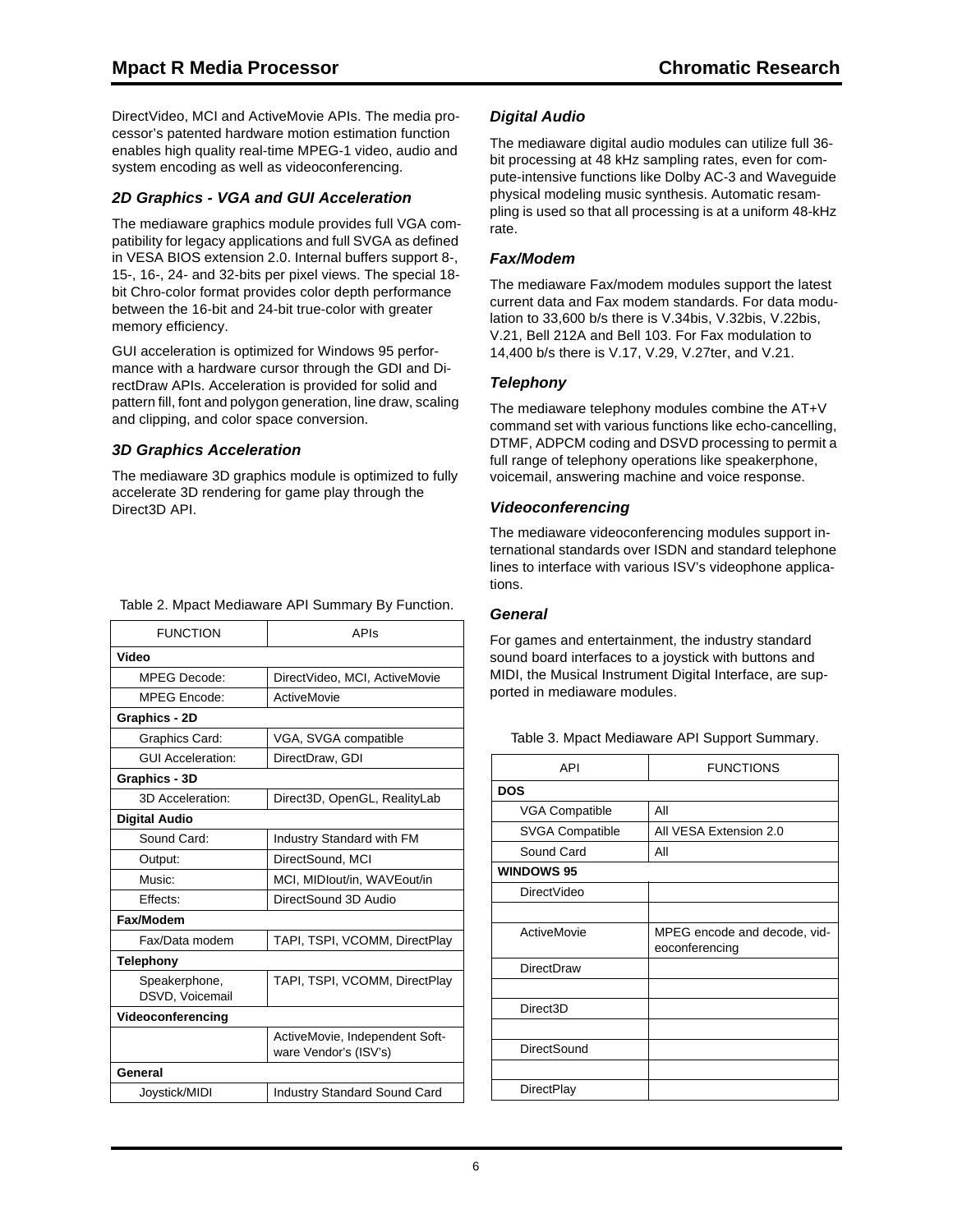| <b>FUNCTION</b>          | <b>DESCRIPTION</b>                                                                                                                                                                 |
|--------------------------|------------------------------------------------------------------------------------------------------------------------------------------------------------------------------------|
| Video                    |                                                                                                                                                                                    |
| Encode & Decode:         | MPEG-1 Decoder, SIF 352 x 240, 30 f/s                                                                                                                                              |
|                          | MPEG-2 Decoder, Main Level, Main Profile, NTSC 720 x<br>480, 30 f/s or PAL 720 x 576 25 f/s                                                                                        |
|                          | MPEG-1 Real-time encode, SIF I frames 30 f/s, 10 Mb/s                                                                                                                              |
|                          | MPEG-1 Non-real-time encode, IBP frames                                                                                                                                            |
| Graphics - 2D            |                                                                                                                                                                                    |
| Graphics Card:           | VGA, all modes, up to 640 x 480 x 4 b/p @ 85 Hz                                                                                                                                    |
|                          | SVGA, up to 1280 x 1024 x 18 b/p @ 75 Hz or 1024 x 768<br>x 24 b/p @ 85 Hz                                                                                                         |
| <b>GUI Acceleration:</b> | Full 256 Ternary ROPs, BitBLT, font acceleration, line draw,<br>polygon engine, YUV color conversion, H/W cursor                                                                   |
| Graphics - 3D            |                                                                                                                                                                                    |
| 3D Acceleration:         | Full rendering with lighting, shading, texturing, anti-aliasing<br>support for rectangle fills, 3D spans and geometric primi-<br>tives such as lines, triangles and quadrilaterals |
| <b>Digital Audio</b>     |                                                                                                                                                                                    |
| Sound Card:              | Industry Standard with FM synthesis                                                                                                                                                |
| Encode & Decode:         | MPEG-1, Layers 1 & 2                                                                                                                                                               |
|                          | MPEG-2 AC-3 decode                                                                                                                                                                 |
|                          | Dolby AC-3, 5.1 channel decode                                                                                                                                                     |
|                          | Dolby ProLogic, 4 channel and stereo decode                                                                                                                                        |
|                          | <b>IMA ADPCM for Windows</b>                                                                                                                                                       |
| Music:                   | FM synthesis                                                                                                                                                                       |
|                          | Wave Table synthesis (32 voices, 32 multitrimbality parts),<br>Synclavier® sample library                                                                                          |
|                          | Waveguide synthesis                                                                                                                                                                |
|                          | General MIDI, 128 instruments +>50 percussion, 64 voices                                                                                                                           |
| Effects:                 | Surround and 3D Sound (SRS), 3D Positional Audio<br>Effects (Direct Sound), reverb, chorus, noise cancellation                                                                     |
| Fax/Modem                |                                                                                                                                                                                    |
| Data Rates:              | Up to V.34bis @ 33.6 kb/s                                                                                                                                                          |
| Fax Rates:               | Up to $V.17 \& 14.4$ kb/s                                                                                                                                                          |
| Data Protocols:          | V.42, V.42bis, MNP 2-4 error correction, compression.                                                                                                                              |
|                          | AT Command set                                                                                                                                                                     |
| Fax Protocols:           | Class 1 (TIA-578), 2, 2.0 (TIA-592)                                                                                                                                                |
| <b>Telephony</b>         |                                                                                                                                                                                    |
|                          | Full-duplex speakerphone, caller ID and answering<br>machine using the IS-101A (AT+V Command set)                                                                                  |
|                          | IMA ADPCM encoding/decoding                                                                                                                                                        |
|                          | Digital simultaneous voice and data (DSVD)                                                                                                                                         |
| Videoconferencing        |                                                                                                                                                                                    |
|                          | H.320 over ISDN                                                                                                                                                                    |
|                          | H.324 over POTS                                                                                                                                                                    |
| General                  |                                                                                                                                                                                    |
| Joystick:                | Industry standard connector including MIDI                                                                                                                                         |
| MIDI:                    | Industry standard NS16550 UART I/O                                                                                                                                                 |

|  | Table 4. Mpact Mediaware Functions Summary |  |
|--|--------------------------------------------|--|
|  |                                            |  |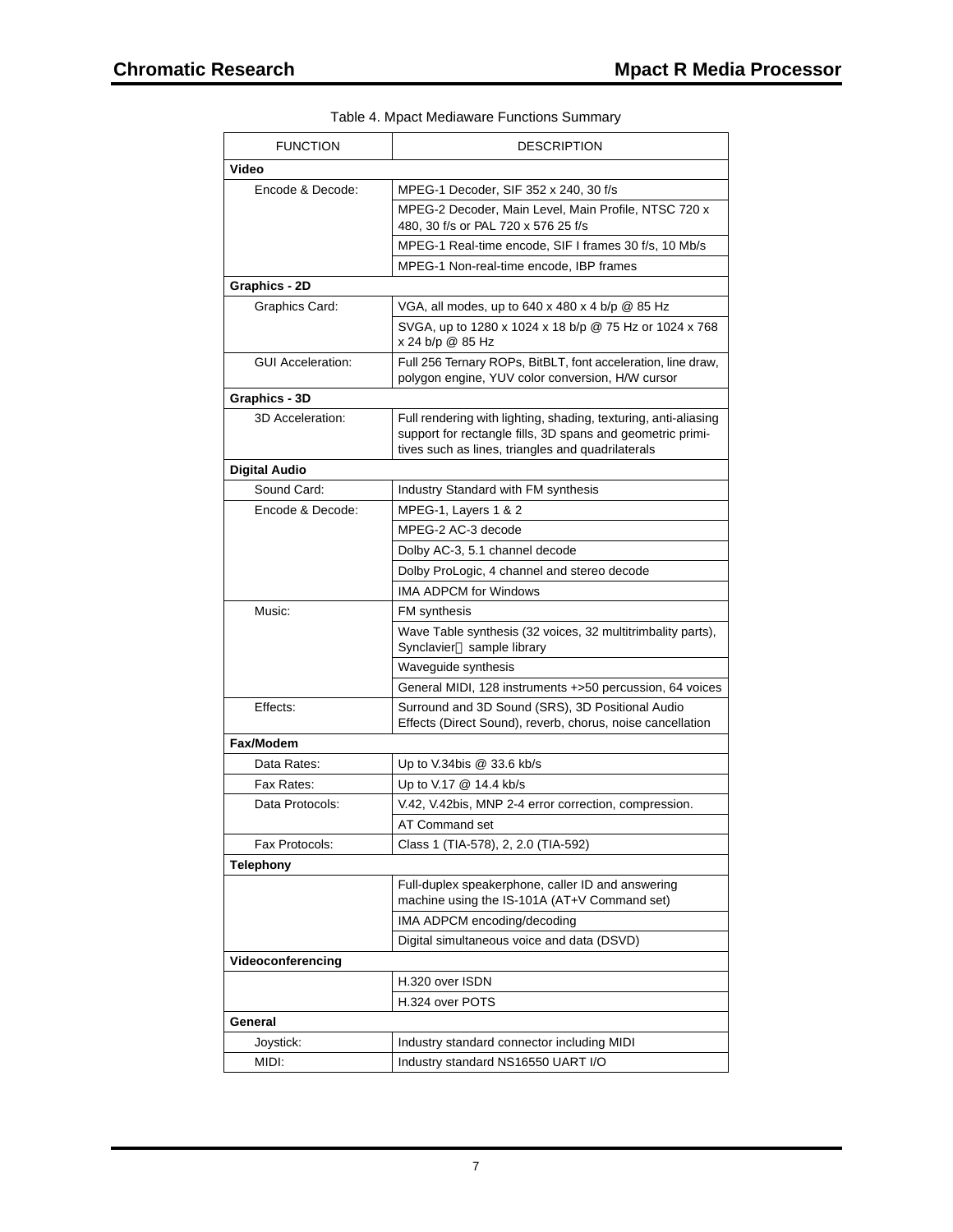

Figure 5. The Mpact R/3600 Media Processor Block Diagram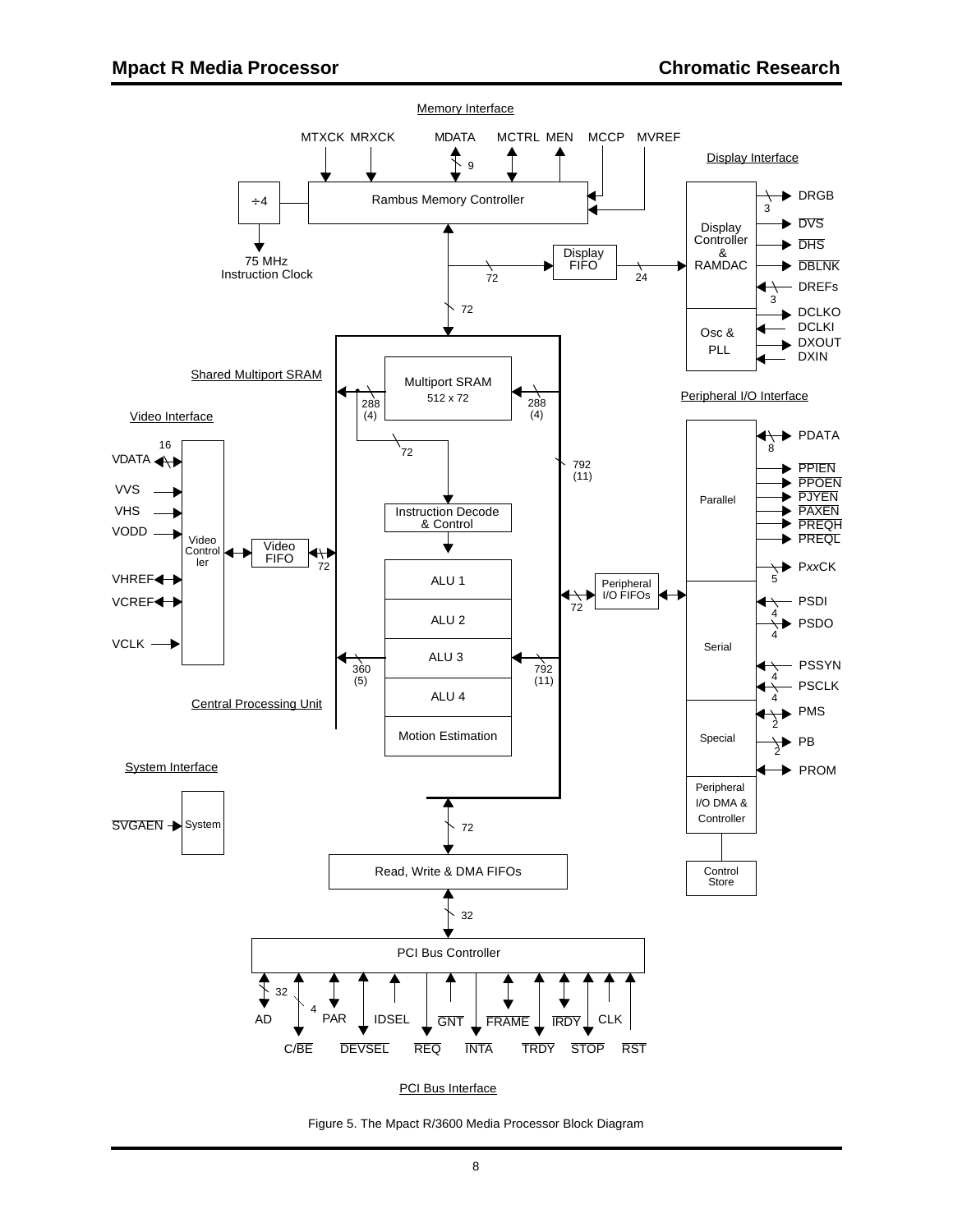## **FUNCTIONAL DESCRIPTION**

An Mpact R/3600 media processor is composed of the interconnected functional hardware units shown in the block diagram of Figure 5. The five interface controllers with their associated memory or FIFOs share the 4 kbyte multiport SRAM with the central processing unit (CPU). The basic bus width is that of a double word of eight 9-bit bytes for a total of 72 bits. Wider buses are shown with multiples of this basic width in parenthesis. Most interconnection is by crossbar connection to a 792-bit bus that allows multiple data sinks for an aggregate bandwidth of 10.8 GB/s. Transfers are controlled by the instructions executed by the CPU in combination with the interface controllers whose operation is setup by the CPU. The FIFOs on the non-memory interfaces ensure steady I/O data flows and a direct link to the display interface from the RDRAM media memory maintains the display.

## **Shared Multiport SRAM**

All CPU instructions are fetched out of the shared multiport SRAM and most data operations are on data stored there. The simultaneous four read and four write ports provide a steady flow of instructions and data to the CPU, allow I/O buffers to be maintained in the SRAM and execute load and store instructions with the RDRAM media memory. The 4 kbytes SRAM is organized as 512 double words of 8 bytes each. The CPU maintains the cache of data and instructions in the SRAM from the RDRAM media memory.

## **Central Processing Unit (CPU)**

The central processing unit consists of four arithmetic/ logic unit (ALU) groups, a motion estimation unit and the instruction decode and control.

### **Instruction Execution**

The Mpact R/3600 media processor is a very long instruction word (VLIW) processor where each instruction word is 72 bits. Each word is composed of two instructions that are 3 to 5 bytes in length each. Instructions cause multiple operations within a group and even multiple operations in multiple groups. A single instruction word can cause 8 single-byte operations to be executed on each of the four ALU groups for sustained rates of 2.4 billion operation per second (2.4 BOPS). Peak rates can reach 3.6 BOPS. Instruction memory efficiency is high because of vector and block repeat instructions.

### **ALU1**

Each ALU group operates on double words of 8 bytes which can be 1, 2, 4 or 8 operands. ALU1 is a shift and align group which uses three inputs for extensive crossbar operations to produce two results.

### **ALU2**

ALU2 is a general purpose ALU group with two inputs and a single output result except for special FFT butterfly instructions which produce a sum and difference result.

### **ALU3 & 4**

ALU3 is a general purpose ALU group without the butterfly operations but it is augmented with three inputs for ternary operations that produce two results. ALU4 uses Booth encoders in a Wallace tree structure to produce various precisions of multiply and multiply-add operations in combination with ALU3 which outputs the results.

### **Motion Estimation Unit**

The Mpact R/3600 media processor motion estimation unit consists of some 400 arithmetic elements which produce an additional 24 BOPS performance for MPEG motion estimation.

### **Input/Output Interfaces And Ports**

Of the five interfaces on the media processor, three are used for system input/output devices: the Display, the Video and the Peripheral I/O interfaces. A typical I/O device uses signals from more than one interface. The combination of signals from various interfaces to support a particular class of I/O device and its associated mediaware is called a port. There are five classes of ports for display, video, digital audio, telephone and general digital devices. Table 5 lists available ports and the interfaces signals that are used in each. Each port supports different functions and specific commercial devices for that function. These functions and devices are also listed in Table 5 with the Appendix which describes each port's design and operation. Example ports and devices are illustrated in Figure 6. Appendices are also provided for the Rambus Memory and PCI Bus Interfaces, and two alternative implementations for the Peripheral I/O Parallel Bus.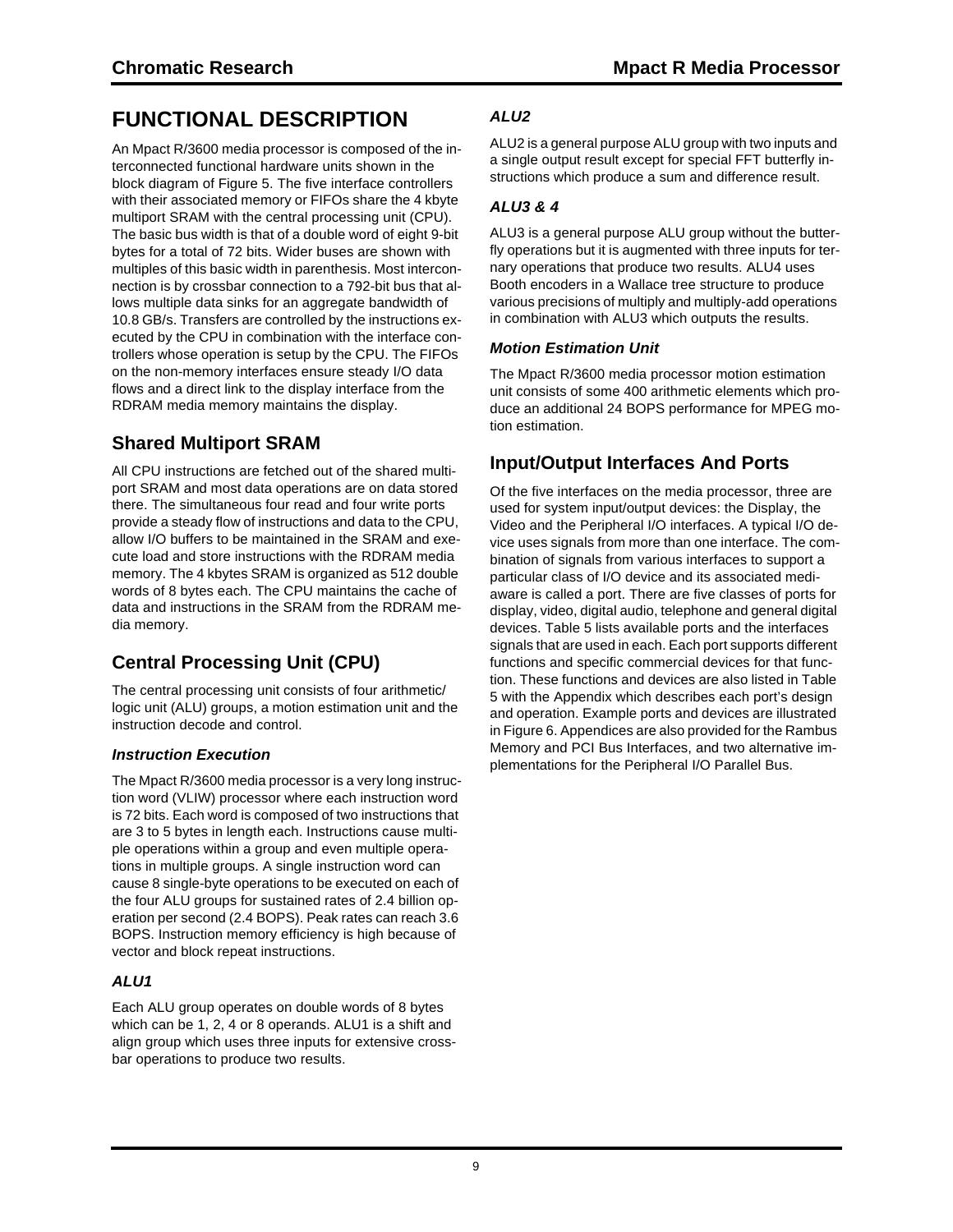### **Video Port**

The video port is used for direct digital video input or output in the 4:2:2 YUV format of CCIR 601. The video interface signals can be used directly for most digital video cameras, solid-state digital displays or the Zoom Video interface.

Analog video is input through decoders and output through encoders. Data is transferred on the video interface with the Mpact Serial and/or the Peripheral I/O parallel interface used for control functions.

### **Display Port**

The display port is used for the PC monitor's RGB color display. Analog RGB signals are generated by an internal 170-MHz RAMDAC and the Mpact Serial interface can be used for display control functions.

### **Digital Audio Port**

The digital audio port is used for both analog codecs and digital S/PDIF devices for input and output. Data is transferred on the Peripheral I/O interface along with control.

#### **Telephone Port**

The telephone port uses the Peripheral I/O interface for supporting telephony, fax/modem and videoconferencing codecs.

### **General Port**

The general port uses the Peripheral I/O interface for transfers with other digital support devices that are in the typical multimedia system. These include game joysticks, MIDI and the various system ROMs.

### **Memory And PCI Bus Interfaces**

These interfaces are used for standard Rambus media memory and the industry standard 32-bit PCI bus.

### **Peripheral I/O Parallel Bus**

The Peripheral I/O Parallel Bus is formed from Peripheral I/O Interface signals using discrete external buffers or the Mpact System Integration ASIC (MSIA).

#### Table 5. Mpact Input/Output Ports & Interfaces

| I/O Function                                | Interface*  | I/O Device      | $A^{**}$ |  |
|---------------------------------------------|-------------|-----------------|----------|--|
| Video Port - YUV                            |             |                 |          |  |
| Analog output encoder:                      |             |                 |          |  |
| NTSC/PAL                                    | V, PP, PMS  | SAA7187         | A11      |  |
|                                             |             | AD7176          |          |  |
| Analog input decoder:                       |             |                 |          |  |
| NTSC/PAL/SECAM                              | V, PP, PMS  | SAA7110         | A12      |  |
| NTSC/PAL                                    | V, PP, PMS  | KS0122          |          |  |
| Digital I/O:                                |             |                 |          |  |
| CCIR 601 4:2:2 YUV                          | V           |                 | A15      |  |
| <b>Display Port - RGB</b>                   |             |                 |          |  |
| RGB display                                 | D, PMS      |                 | A4       |  |
| <b>Digital Audio Port</b>                   |             |                 |          |  |
| <b>Parallel Codec</b>                       |             |                 |          |  |
| 16 bit, 48 KHz, stereo                      | PP, PB      | CS4231A         | A5       |  |
|                                             |             | AD1845, 48      |          |  |
| Serial Codec                                |             |                 |          |  |
| 16 bit, 48 KHz, stereo                      | PS. PB      | CS4216          | A13      |  |
| S/PDIF                                      |             |                 |          |  |
| Output                                      | PP, PS, PB  | CS8401          | A6       |  |
| <b>Telephone Port</b>                       |             |                 |          |  |
| Fax/Modem/Telephony/H.324 Videoconferencing |             |                 |          |  |
| V.34                                        | PP, PS      | CSP1027         | A7       |  |
| Fax/Modem/Telephony                         |             |                 |          |  |
| V.32bis                                     | PP, PS      | T7525           | A14      |  |
| Videoconferencing                           |             |                 |          |  |
| H.320 for ISDN                              |             |                 | A16      |  |
| <b>General Port</b>                         |             |                 |          |  |
| Joystick                                    | PP          | Ind. Std.       | A8       |  |
| <b>MIDI UART</b>                            | PP, PB      | <b>NS16550A</b> |          |  |
| System ID ROM                               | <b>PROM</b> | <b>DS2430A</b>  | A10      |  |
| Boot and P&P<br><b>Flash EPROM</b>          | PP          | Am29F010        |          |  |
| Boot ROM                                    | PP          | Ind. Std.       |          |  |
| Plug & Play<br>serial EEPROM                | PP, PB      | X84041          |          |  |
| <b>Memory Interface</b>                     | Memory      | Rambus          | Α1       |  |
| <b>PCI Bus Interface</b>                    | PCI Bus     | Ind. Std.       | A2       |  |
| Peripheral I/O Parallel Bus                 |             |                 |          |  |
| Discrete components                         | PP          |                 | A3       |  |
| <b>ASIC</b>                                 | PP          |                 |          |  |

 $*$  V = Video, D = Display, PP = Peripheral I/O Parallel, PS = Peripheral I/O Serial, PMS = Peripheral Mpact Serial, PB = Peripheral Programmed Bits.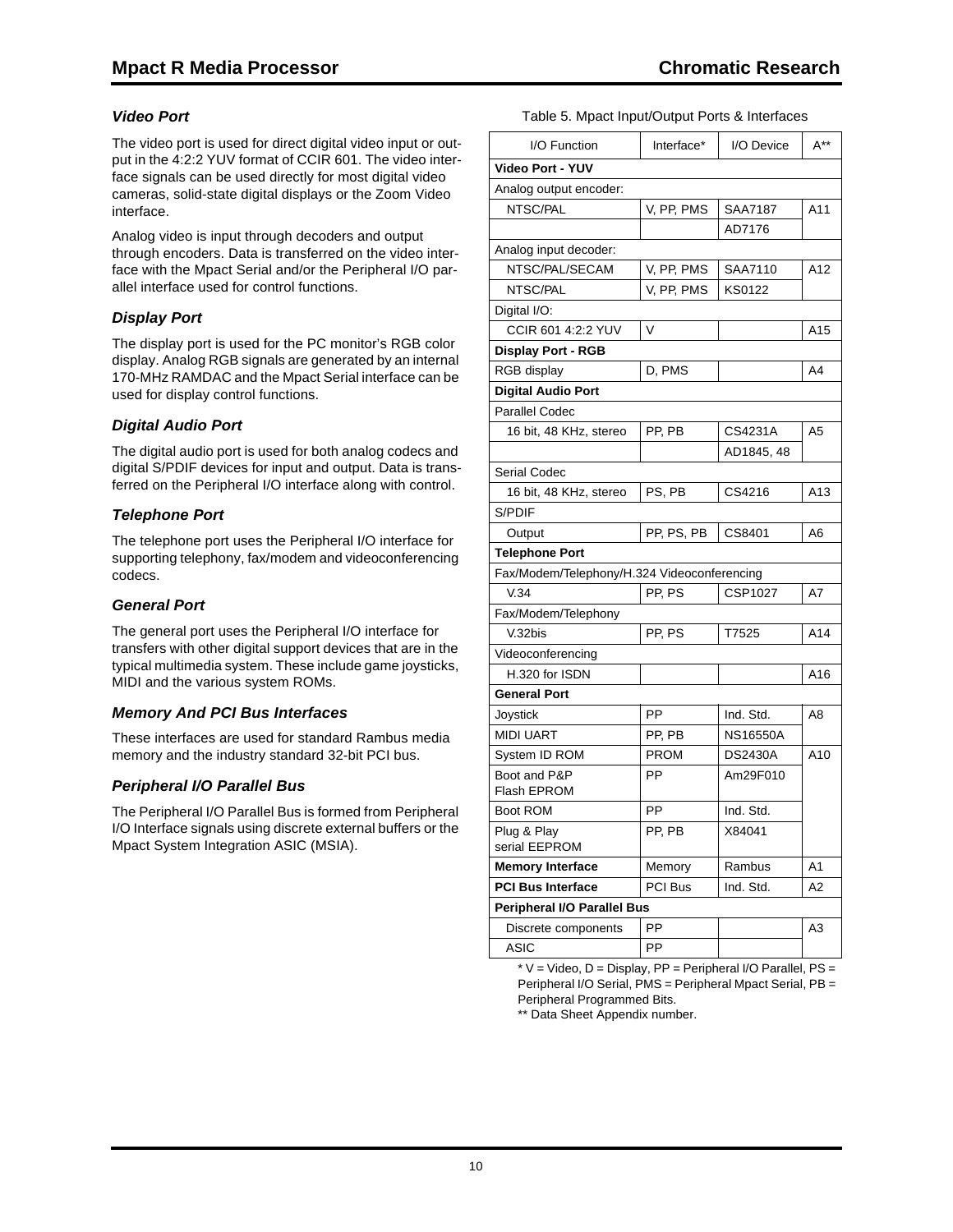### **Video Controller And Interface**

The video controller, in combination with the 32-byte video FIFO, inputs or outputs YUV video data on the 16-bit video interface. This programmable interface is bidirectional but transfers are half-duplex. The three input synchronization signals, two bidirectional reference clock signals and an external video clock input can support a wide variety of 16-bit input video sources and output devices in either 8- or 16-bit formats. Industry standard NTSC or PAL encoders and decoders can be used at full scan rates for analog composite or S-video signals. Digital interfaces can be used for Zoom Video or CCIR 601 YUV 4:2:2 digital cameras or displays. Formats can be interlaced or progressive scan. The video controller is capable of horizontal decimation on input or output.

Among the supported devices in the Mpact mediaware modules video port are the SAA7187 and AD7176 encoders and the SAA7110 and KS0122 decoders. Control of the interfaced device is with the Peripheral Mpact Serial bus (the PMSD and PMSC signals) with possible device selection from the Peripheral I/O parallel interface.



### **Display Controller, RAMDAC And Interface**

The display controller in combination with the 512-byte display FIFO provides continuous RGB display data to the internal 170-MHz RAMDAC from buffers in the RDRAM media memory.

Display data is stored in the media memory in one-, twoor three-byte formats to support 8, 15, 16, 18 and 24 bits per pixel. The special 18 bits per pixel data Chro-color format provides a 32-bit buffer view yet takes only two bytes in the media memory. The conversion from media memory format to RAMDAC format takes place in the display controller.

The display controller generates all data, synchronization and clock signals to the internal display RAMDAC (digitalto-analog converter) from a single video clock generator input DCLKI or from the internal 14.3181 MHz oscillator and PLL. 24-Bit true-color and other possible display resolutions and the pixel clock frequency DCLKO are shown in Table 6. The maximum refresh rate may not be possible with the maximum pixel depth.

| Display<br>Resolution | <b>Pixel Clock</b><br>Frequency<br>MH <sub>7</sub> | Maximum<br>Refresh<br>Rate Hz | Maximum<br>Pixel<br>Depth |
|-----------------------|----------------------------------------------------|-------------------------------|---------------------------|
| 1600 x 1200           | 170                                                | 60                            | 8                         |
| 1280 x 1024           | 135                                                | 85                            | 16                        |
| 1152 x 870            | 121                                                | 85                            | 18                        |
| 1024 x 768            | 94.5                                               | 85                            | 24                        |
| 800 x 600             | 56                                                 | 85                            | 24                        |
| 640 x 480             | 36                                                 | 85                            | 24                        |
| NTSC: 720 x 480       | 14.318                                             | 30                            | 24                        |
| PAL: 720 x 576        | 16.250                                             | 25                            | 24                        |

Table 6. Display Resolutions

Control of a DDC-2B display monitor is through the use of the Mpact Serial bus in the Peripheral I/O interface connected as shown.

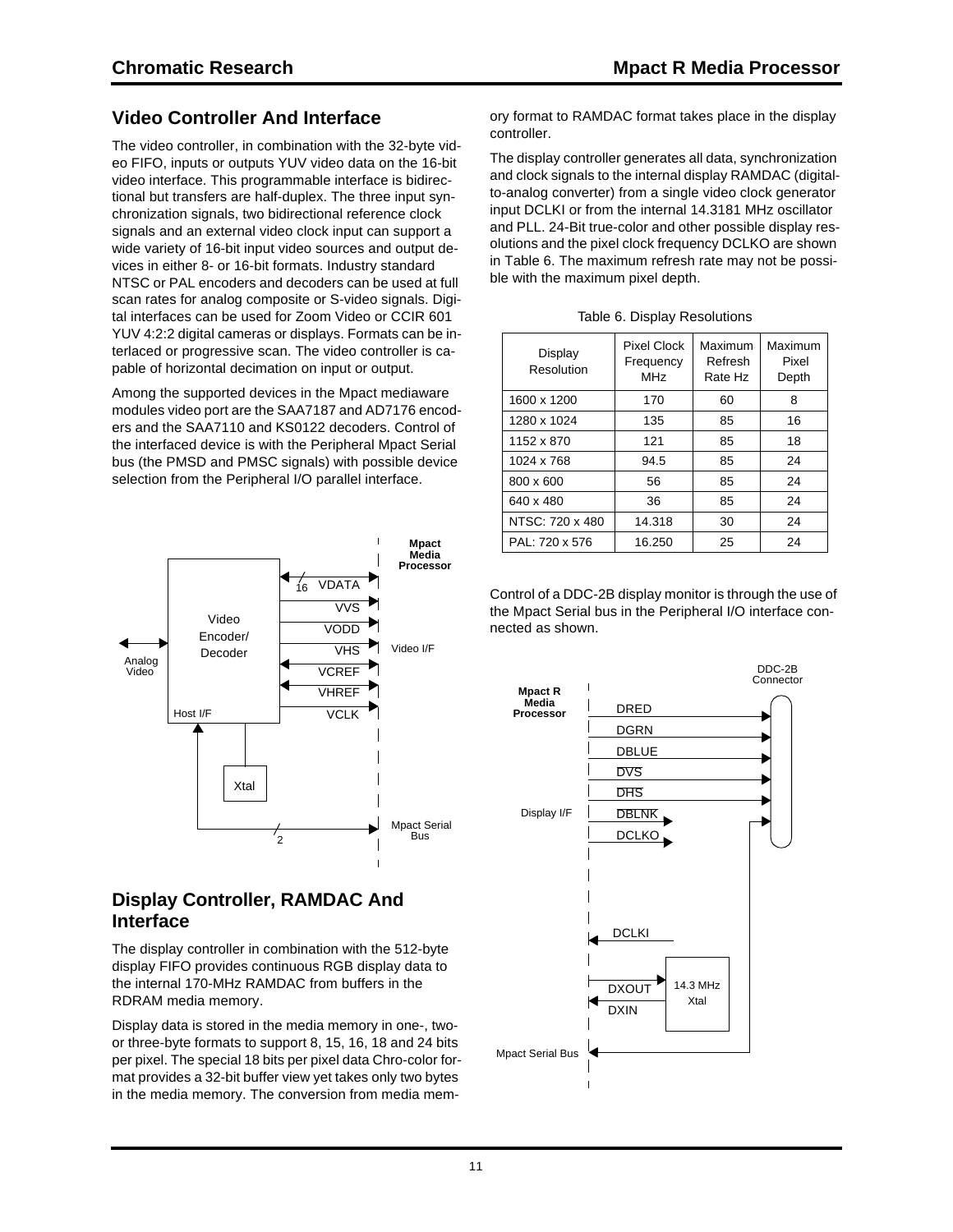

Figure 6. Peripheral I/O Interface External Components And Connections To Example Mediaware Supported I/O Devices.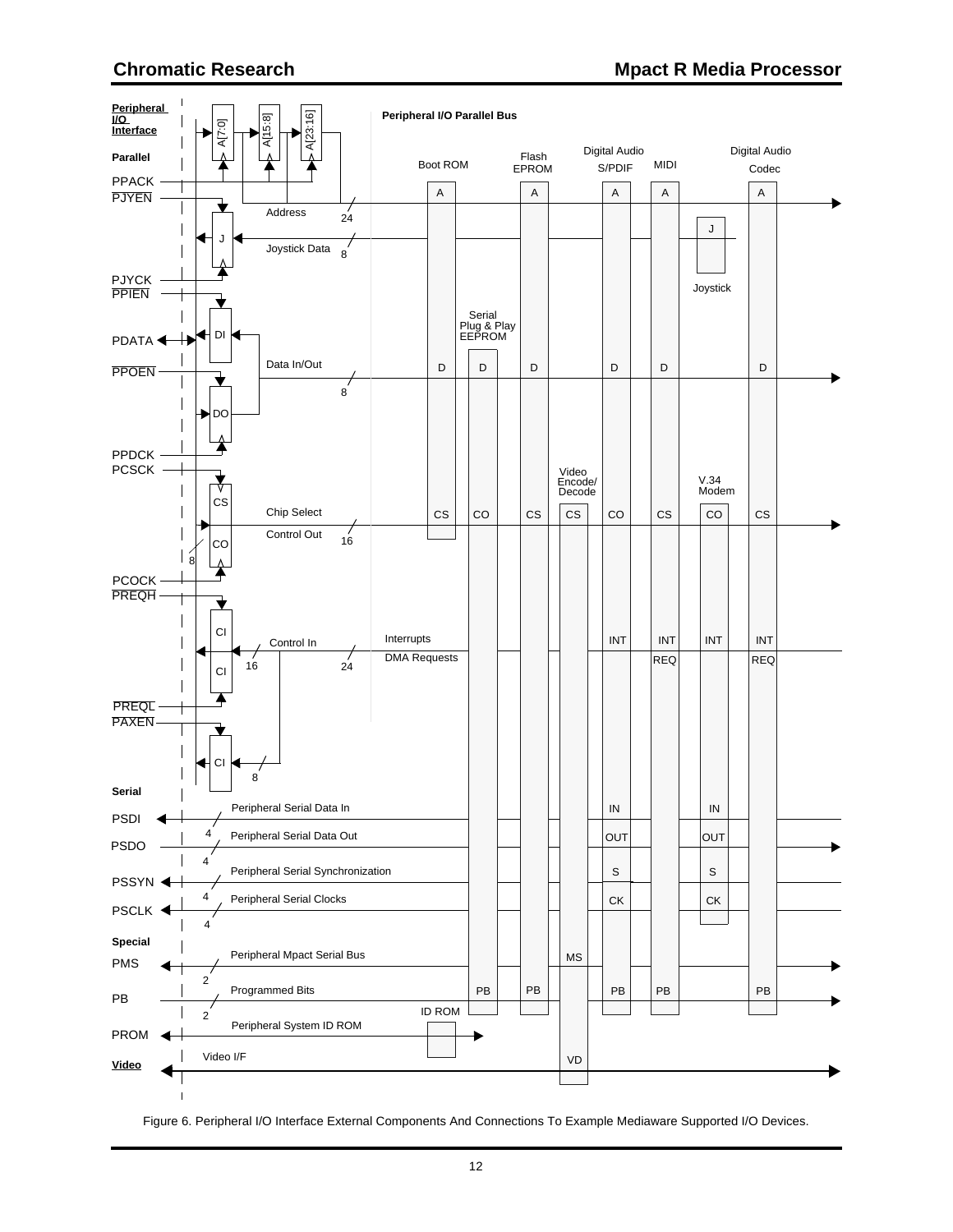### **Peripheral Input/Output Controller And Interface**

The Peripheral I/O controller and its associated FIFOs provide the interface to lower bandwidth peripheral components of the multimedia system. This is done with eight generic unidirectional bit-serial data buses, a single generic bidirectional 8-bit parallel data bus and three special buses. The aggregate data rate can be as high as 6 Mbytes/second in the Mpact R/3600 media processor. These generic buses become device and function specific ports with the loading of the 96-byte controller microcode RAM and the use of the various mediaware modules. A total of fourteen different transaction ports may be operational at one time, with twelve of them using separate DMAs and 8-byte each FIFOs. Figure 6 shows the interface connections to ten example I/O devices that are supported by mediaware. Signals labelled and shown visibly passing through the block are connected in that block. The device types are listed in Table 5. These serve to illustrate typical interfaces to I/O peripherals.

The Peripheral Input/Output Interface divides naturally into three sections for parallel data, serial data and special transfers.

### **Parallel Interface**

The 8-bit bidirectional PDATA[7:0] bus transfers not only data in and out, but also has specific clocking and control signals to support 24-bit addressing, 8 chip-select outputs, 8 general control signal outputs, 12 interrupt requests and 12 DMA requests. Also, it provides the periodic clock timing for a joystick input. Figure 6 shows the clocking and output enables for the seven 8-bit registers and four input multiplexers. Table 8 summarizes the Peripheral I/O Parallel Bus signals that result.

| Signal                 | Number | <b>Type</b> |
|------------------------|--------|-------------|
| Data In/Out [7:0]      | 8      | I/O         |
| Address [23:0]         | 24     |             |
| Chip Select [7:0]      | 8      |             |
| Control Out [7:0]      | 8      |             |
| Interrupt In [11:0]    | 12     |             |
| DMA Request In [11:0]  | 12     |             |
| Joystick Data In [7:0] | 8      |             |

Table 7. Peripheral I/O Parallel Bus Signals

This configuration can support most popular I/O peripherals with a parallel data interface today, but because its timing and function is programmable it can easily adapt to the data, address and sequence formats of future devices.

### **Serial Interface**

The bit-serial interface has four input channels 0 - 3 and four output channels 0 - 3. Like numbered input and output channels, PSDI[3:0] and PSDO[3:0], share common

data clocks PSCLK[3:0] and frame synchronization signals PSSYN[3:0]. These can support the wide variety of slave mode serial data formats used in audio and telephony codecs as well as the serial control ports of many microprocessor peripherals.

### **Special Interface**

#### Mpact Serial Bus

Many microprocessor peripherals, including display and video products, use a two-wire bidirectional bus for multimaster control. The peripheral Mpact Serial Bus, PMSD and PMSC, is an enhanced version of the industry standard for support of these devices.

#### Programmed Bits

The PB[1:0] signals are two outputs without external registering that can be used for peripheral communication without regard to other transfers on the parallel or serial interfaces. They are set and cleared directly by the peripheral I/O controller's microcode.

#### System Identification ROM

Each Mpact media processor has a unique system identification number read from a one-time-programmable ROM. The bidirectional PROM signal provides a single pin connection to a DS2430A or similar device for this purpose.

### **Rambus Memory Controller And Interface**

The memory controller supports external Rambus DRAM (RDRAM) media memory connected to the memory interface. Media memory is used for both data and instruction storage for transfer to the processor's multiported SRAM as well as for video and display data buffers.

The controller has direct access to the multiported SRAM and the display FIFO for rapid transfers with the RDRAM. All addresses are translated in the controller to provide tiling for greater transfer rates on large video and display buffers. In addition, the controller provides memory refresh and facilitates internal RDRAM register initialization.

The minimum media memory is 2 Mbytes of 9-bit (18- Mbit) RDRAM. Increments of 2 Mbytes can be added up to a maximum of 8 Mbytes. The interface utilizes the Rambus Signaling Logic (RSL) for transfers on each clock edge at a 600 Mbytes/second peak rate on the Mpact R/3600 media processor. The minimum amount of media memory required is a function of the maximum display resolution and associated pixel depth as shown in Table 8.

Both base and low-latency types of RDRAMs are supported on the Mpact R media processor.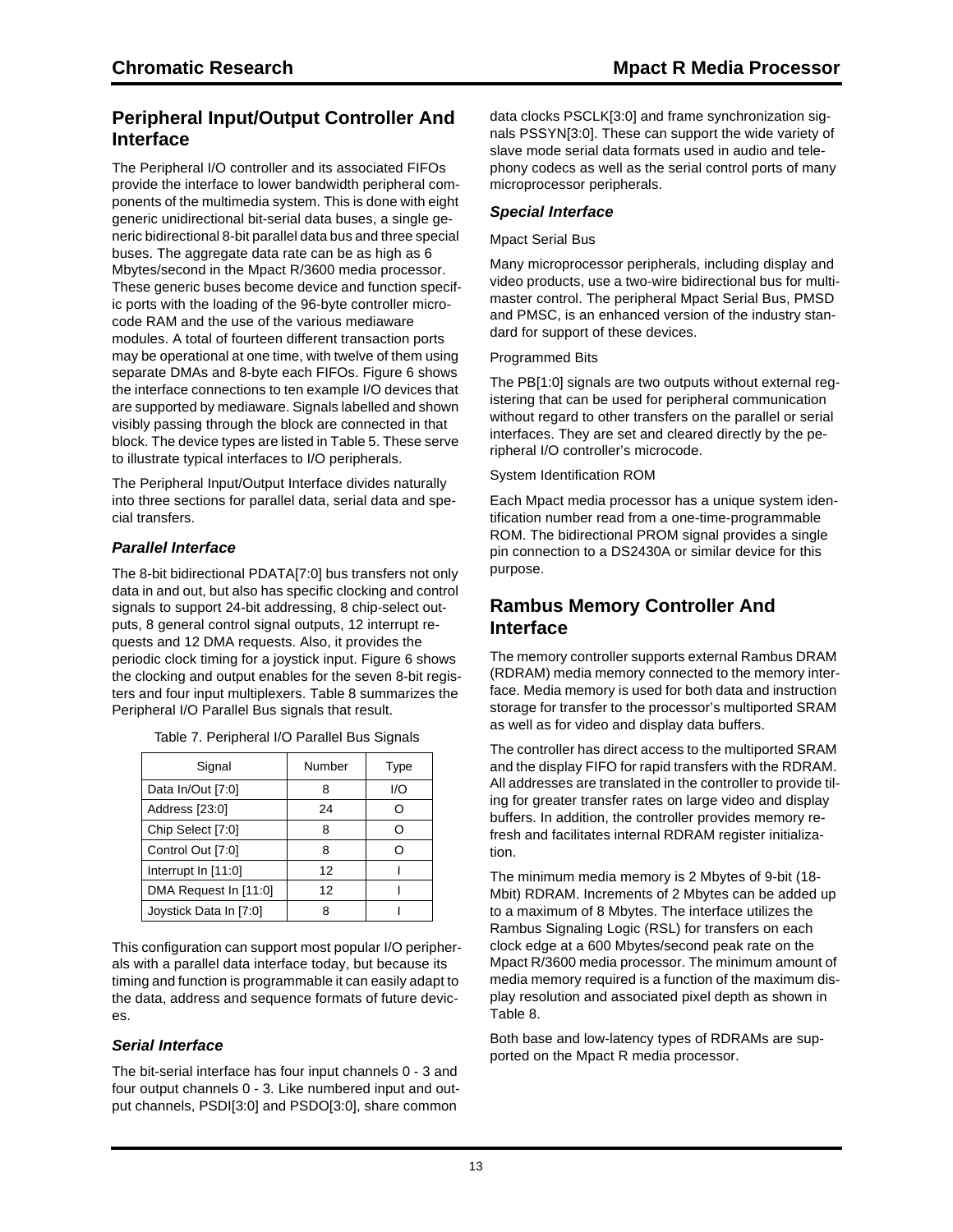| Display<br>Resolution | Pixel Depth<br>In Bits | Minimum<br>RDRAM<br>Size |
|-----------------------|------------------------|--------------------------|
| 1600 x 1200           | 8                      | 4 MB                     |
| 1280 x 1024           | 16                     | 4 MB                     |
| 1280 x 1024           | 8                      | 2 MB                     |
| 1152 x 870            | 18                     | 4 MB                     |
| 1152 x 870            | 8                      | 2 MB                     |
| 1024 x 768            | 24                     | 4 MB                     |
| 1024 x 768            | 8, 18                  | 2 MB                     |
| 800 x 600             | 8, 18, 24              | 2 MB                     |
| 640 x 480             | 8, 18, 24              | 2 MB                     |

Table 8. Media Memory Requirements

The interconnection of the RDRAM media memory on the Rambus channel is shown in Figure 7. Note that on the Mpact R/3600 media processor the external 300 MHz Rambus clock is the main processor system clock. The MCCP analog current input determines drive capability of the memory interface as specified by RSL.



Figure 7. RDRAM Media Memory On The Rambus Channel

### **PCI Bus Controller And Interface**

The PCI bus controller and its three FIFOs manage access between the Mpact media processor and the host x86. The interface is fully compliant with PCI Local Bus Specification, Revision 2.0 with either 3.3- or 5-Volt signaling. Peak transfer rates are 132 MB/second on the 32-

#### bit bus.

The Mpact media processor acts as a target or a bus master with transfers being fully concurrent with the host or memory subsystem at a synchronous 33-MHz rate. Three separate FIFOs provide for variable length read and write burst operation as a target and DMA operation as a master. The DMA FIFO is four 32-bit words, the write FIFO is eight words and the read only a single word buffer.

As determined in the PCI configuration space, the Mpact media processor appears in address space in three forms: as 128 MB of memory, as 128 kB of extension ROM and as specific device compatibility addresses. Autoconfiguration for add-in cards and components is supported.

Correct 5 Volt PCI bus signaling operation is assured by connecting the six V5DD power pins to +5 Volts rather than +3.3 Volts.

### **System Interface**

The Mpact R media processor can be configured and tested using signals in the system interface.

The SVGAEN signal allows disabling the Mpact R media processor from appearing in PCI configuration space as a VGA device. When asserted the class code is 030000 Hex for VGA Compatible Controller. When not asserted the class code is 048000 Hex for Other Multimedia Device.

The TMS signal puts the media processor in a test mode of operation that changes the function of certain pins. For normal operation it should not be asserted.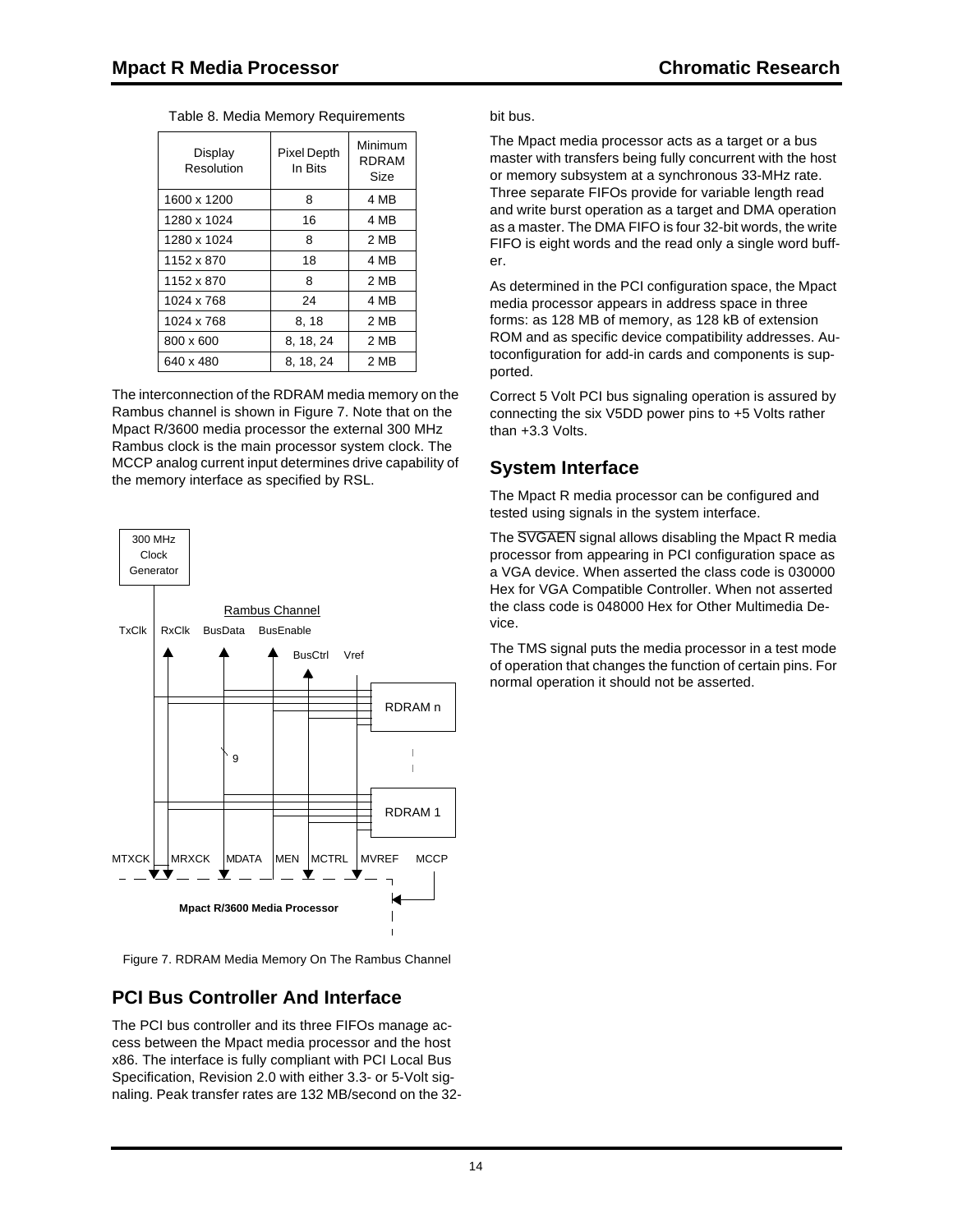## **SIGNAL DESCRIPTION**

| <b>NAME</b>                              | <b>NUMBER</b> | <b>TYPE</b> | <b>DESCRIPTION</b>                                                                     |
|------------------------------------------|---------------|-------------|----------------------------------------------------------------------------------------|
|                                          |               |             | Display Interface (13)                                                                 |
| DRED                                     | 1             | ΑO          | Display Red analog output, RS-343                                                      |
| <b>DGRN</b>                              | 1             | AO          | Display Green analog output, RS-343                                                    |
| <b>DBLUE</b>                             | 1             | AO          | Display Blue analog output, RS-343                                                     |
| <b>DVS</b>                               | 1             | O           | Display Vertical Synchronization                                                       |
| <b>DHS</b>                               | 1             | O           | Display Horizontal Synchronization                                                     |
| <b>DBLNK</b>                             | 1             | O           | Display Blanking                                                                       |
| <b>DVREF</b>                             | 1             | Al          | Display Voltage Reference                                                              |
| <b>DRSET</b>                             | 1             | Al          | Display Set Resistance for full-scale output current adjustment                        |
| <b>DCOMP</b>                             | 1             | Al          | Display Compensation capacitance                                                       |
| <b>DCLKI</b>                             | 1             |             | Display Clock Input. External pixel clock source.                                      |
| <b>DCLKO</b>                             | 1             | O           | Display Clock Output. Pixel clock.                                                     |
| <b>DXIN</b>                              | 1             | AI          | Display Xtal Input. 14.3181 MHz.                                                       |
| <b>DXOUT</b>                             | 1             | AO          | Display Xtal Output                                                                    |
|                                          |               |             | Video Interface (22)                                                                   |
| <b>VDATA</b> [15:0]                      | 16            | I/O         | Video Data, YUV                                                                        |
| <b>VVS</b>                               | 1             | L           | Video Vertical Synchronization                                                         |
| <b>VHS</b>                               | 1             | L           | Video Horizontal Synchronization                                                       |
| VODD                                     | 1             | L           | Video Odd field indicator                                                              |
| <b>VCREF</b>                             | 1             | I/O         | Video pixel Clock Reference                                                            |
| <b>VHREF</b>                             | 1             | I/O         | Video Horizontal Reference                                                             |
| <b>VCLK</b>                              | 1             | L           | Video Clock. Twice the pixel rate.                                                     |
| Peripheral I/O Interface - Parallel (19) |               |             |                                                                                        |
| PDATA[7:0]                               | 8             | I/O         | Peripheral Parallel Data                                                               |
| <b>PPIEN</b>                             | 1             | O           | Peripheral Parallel data Input Enable. Enables I/O parallel bus onto PDATA.            |
| <b>PPOEN</b>                             | 1             | O           | Peripheral Parallel data Output Enable. Enables DO register onto I/O parallel bus      |
| <b>PJYEN</b>                             | 1             | O           | Peripheral Parallel Joystick input Enable. Enables joystick register onto PDATA.       |
| <b>PAXEN</b>                             | 1             | O           | Peripheral Auxiliary control input Enable. Enables auxiliary control input onto PDATA. |
| <b>PREQH</b>                             | 1             | O           | Peripheral Parallel Request input Enable, High byte. Enables requests onto PDATA.      |
| <b>PREQL</b>                             | 1             | O           | Peripheral Parallel Request input Enable, Low byte. Enables requests onto PDATA.       |
| <b>PPDCK</b>                             | 1             | $\circ$     | Peripheral Parallel Data register Clock. Clocks PDATA data into DO register.           |
| <b>PPACK</b>                             | 1             | O           | Peripheral Parallel Address register Clock. Clocks PDATA data into address registers.  |
| <b>PCSCK</b>                             | 1             | O           | Peripheral Chip Select register Clock. Clocks PDATA data into chip select register.    |
| <b>PCOCK</b>                             | 1             | $\mathsf O$ | Peripheral Control Output register Clock. Clocks PDATA data into control out register. |
| <b>PJYCK</b>                             | 1             | O           | Peripheral Joystick register Clock. Clocks joystick data into joystick input register. |
|                                          |               |             | Peripheral I/O Interface - Serial (16)                                                 |
| PSDI[3:0]                                | 4             | L           | Peripheral Serial Data Inputs, channels 0-3                                            |
| PSDO[3:0]                                | 4             | O           | Peripheral Serial Data Outputs, channels 0-3                                           |
| PSSYN[3:0]                               | 4             |             | Peripheral Serial Synchronization inputs, channels 0-3                                 |
| PSCLK[3:0]                               | 4             | L           | Peripheral Serial Clock inputs, channels 0-3                                           |
|                                          |               |             | Peripheral I/O Interface - Special (5)                                                 |
| <b>PMSD</b>                              | 1             | I/O         | Peripheral Mpact Serial bus Data                                                       |
| <b>PMSC</b>                              | 1             | I/O         | Peripheral Mpact Serial bus Clock                                                      |
| PB[1:0]                                  | 2             | O           | Peripheral Programmed output Bits 1 and 0                                              |
| <b>PROM</b>                              | 1             | I/O         | Peripheral system identification ROM, serial input/output                              |

Table 9. Mpact R Media Processor Signal Description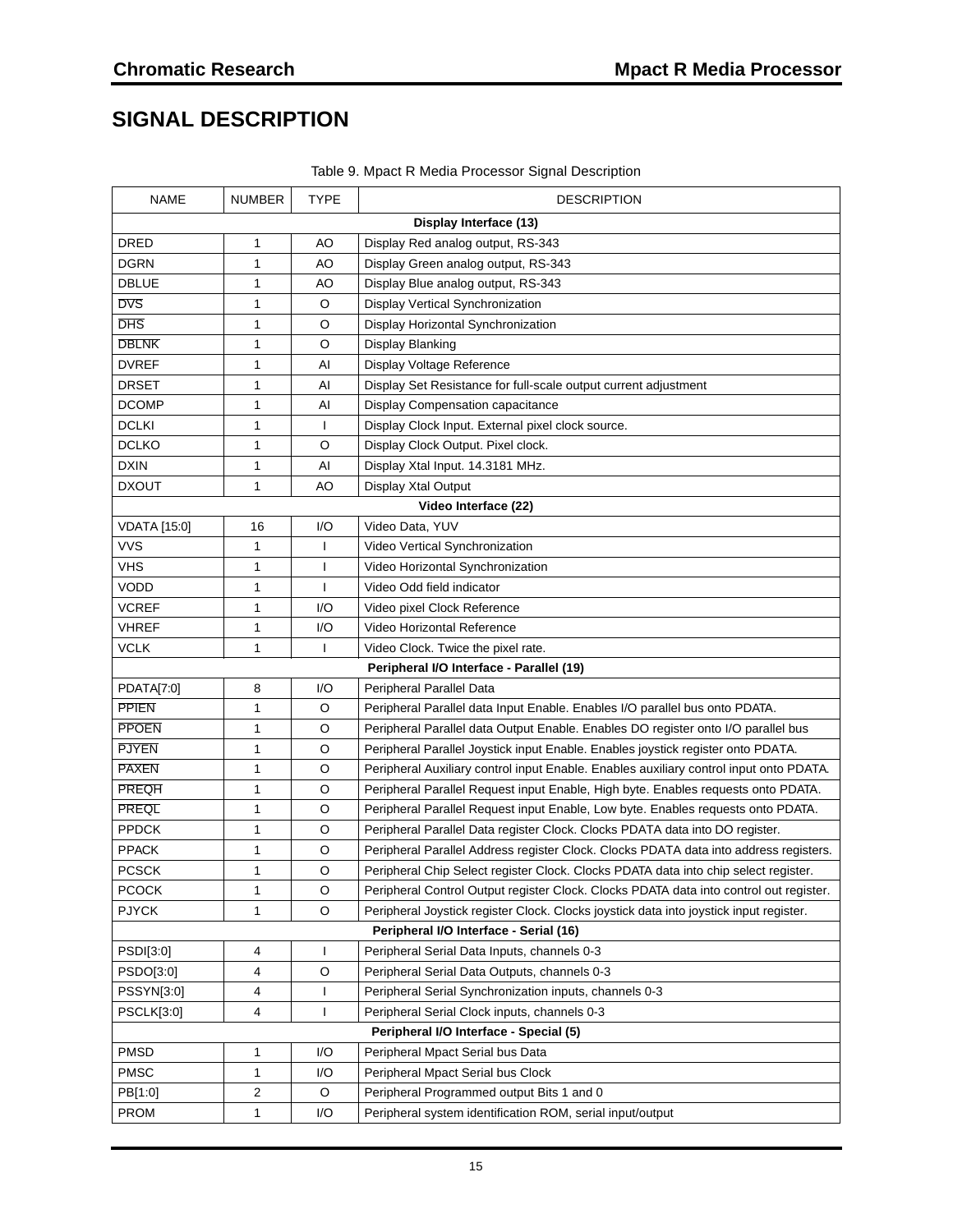| <b>NAME</b>        | <b>NUMBER</b> | <b>TYPE</b> | <b>DESCRIPTION</b>                                                                                                                                                           |
|--------------------|---------------|-------------|------------------------------------------------------------------------------------------------------------------------------------------------------------------------------|
|                    |               |             | Memory Interface - Rambus (15)                                                                                                                                               |
| MDATA[8:0]         | 9             | I/O         | Memory Data to/from the Rambus BusData signal                                                                                                                                |
| <b>MCTRL</b>       | 1             | I/O         | Memory Control to/from the Rambus BusCtrl signal                                                                                                                             |
| <b>MEN</b>         | 1             | O           | Memory Enable to the Rambus BusEnable signal                                                                                                                                 |
| <b>MCCP</b>        | 1             | Al          | Memory Current Control Program (CCtlPgm), an analog input derived from V <sub>term</sub>                                                                                     |
| <b>MVREF</b>       | 1             | AI          | Memory Voltage Reference, an analog input from the Rambus V <sub>ref</sub>                                                                                                   |
| <b>MTXCK</b>       | 1             | L           | Memory Transmit Clock from the Rambus TxClk signal. Transmit from memory.                                                                                                    |
| <b>MRXCK</b>       | 1             | T           | Memory Receive Clock from the Rambus RxClk signal. Receive into memory.                                                                                                      |
|                    |               |             | PCI Bus Interface (48)                                                                                                                                                       |
| AD[31:0]           | 32            | I/O         | PCI bus Address and Data                                                                                                                                                     |
| C/BE[3:0]          | 4             | I/O         | PCI bus Command or Byte Enable during address transactions                                                                                                                   |
| <b>PAR</b>         | 1             | I/O         | PCI bus Parity                                                                                                                                                               |
| <b>DEVSEL</b>      | 1             | I/O         | PCI bus Device Select. Target has decoded its address.                                                                                                                       |
| <b>IDSEL</b>       | 1             | I.          | PCI bus Initialization Device Select input                                                                                                                                   |
| <b>REQ</b>         | 1             | O           | PCI bus master Request                                                                                                                                                       |
| <b>GNT</b>         | 1             |             | PCI bus master Grant                                                                                                                                                         |
| <b>INTA</b>        | 1             | O           | PCI bus Interrupt A request                                                                                                                                                  |
| <b>FRAME</b>       | 1             | I/O         | PCI bus Frame transaction                                                                                                                                                    |
| <b>IRDY</b>        | 1             | I/O         | PCI bus Initiator Ready                                                                                                                                                      |
| <b>TRDY</b>        | 1             | I/O         | PCI bus Target Ready                                                                                                                                                         |
| <b>STOP</b>        | 1             | I/O         | PCI bus Stop transaction request by target                                                                                                                                   |
| <b>CLK</b>         | 1             |             | PCI bus Clock                                                                                                                                                                |
| <b>RST</b>         | 1             |             | <b>PCI bus Reset</b>                                                                                                                                                         |
|                    |               |             | System Interface (3)                                                                                                                                                         |
| <b>SVGAEN</b>      | 1             |             | System VGA Enable                                                                                                                                                            |
| <b>TMS</b>         | 1             | I           | <b>Test Mode Select</b>                                                                                                                                                      |
| Test               | 1             | ı           | Test                                                                                                                                                                         |
|                    |               |             | No Connection (9)                                                                                                                                                            |
| NC.                | 9             | NC.         | No Connection. Must not be connected to V <sub>DD</sub> or V <sub>GND</sub> .                                                                                                |
|                    |               |             | Power (90)                                                                                                                                                                   |
| V <sub>DD</sub>    | 16            | P           | +3.3 Volt power supply, core                                                                                                                                                 |
| $V5_{DD}$          | 6             | P           | +5 Volt power supply, I/O. Input clamping level. Should be 5.0 Volts in mixed 5/3.3-Volt<br>supply voltage systems. Maybe 3.3 Volts in 3.3-Volt only supply voltage systems. |
| V <sub>DD</sub> 1  | 3             | P           | +3.3 Volt power supply, display interface                                                                                                                                    |
| V <sub>DD</sub> 2  | 6             | P           | +3.3 Volt power supply, PCI bus interface                                                                                                                                    |
| V <sub>DD</sub> 3  | 4             | P           | +3.3 Volt power supply, peripheral interface                                                                                                                                 |
| V <sub>DD</sub> 4  | 2             | P           | +3.3 Volt power supply, video interface                                                                                                                                      |
| V <sub>DD</sub> A  | 1             | Α           | +3.3 Volt power supply, Analog, memory interface                                                                                                                             |
| V <sub>DD</sub> AX | 2             | Α           | +3.3 Volt power supply, Analog, Xtal. Oscillator and PLL.                                                                                                                    |
| V <sub>DD</sub> AR | 1             | Α           | +3.3 Volt power supply, Analog, Red                                                                                                                                          |
| $V_{DD}AG$         | $\mathbf{1}$  | Α           | +3.3 Volt power supply, Analog, Green                                                                                                                                        |
| V <sub>DD</sub> AB | $\mathbf{1}$  | Α           | +3.3 Volt power supply, Analog, Blue                                                                                                                                         |
| V <sub>DD</sub> AD | 2             | A           | +3.3 Volt power supply, Analog, DAC                                                                                                                                          |

Table 9. Mpact R Media Processor Signal Description (Continued)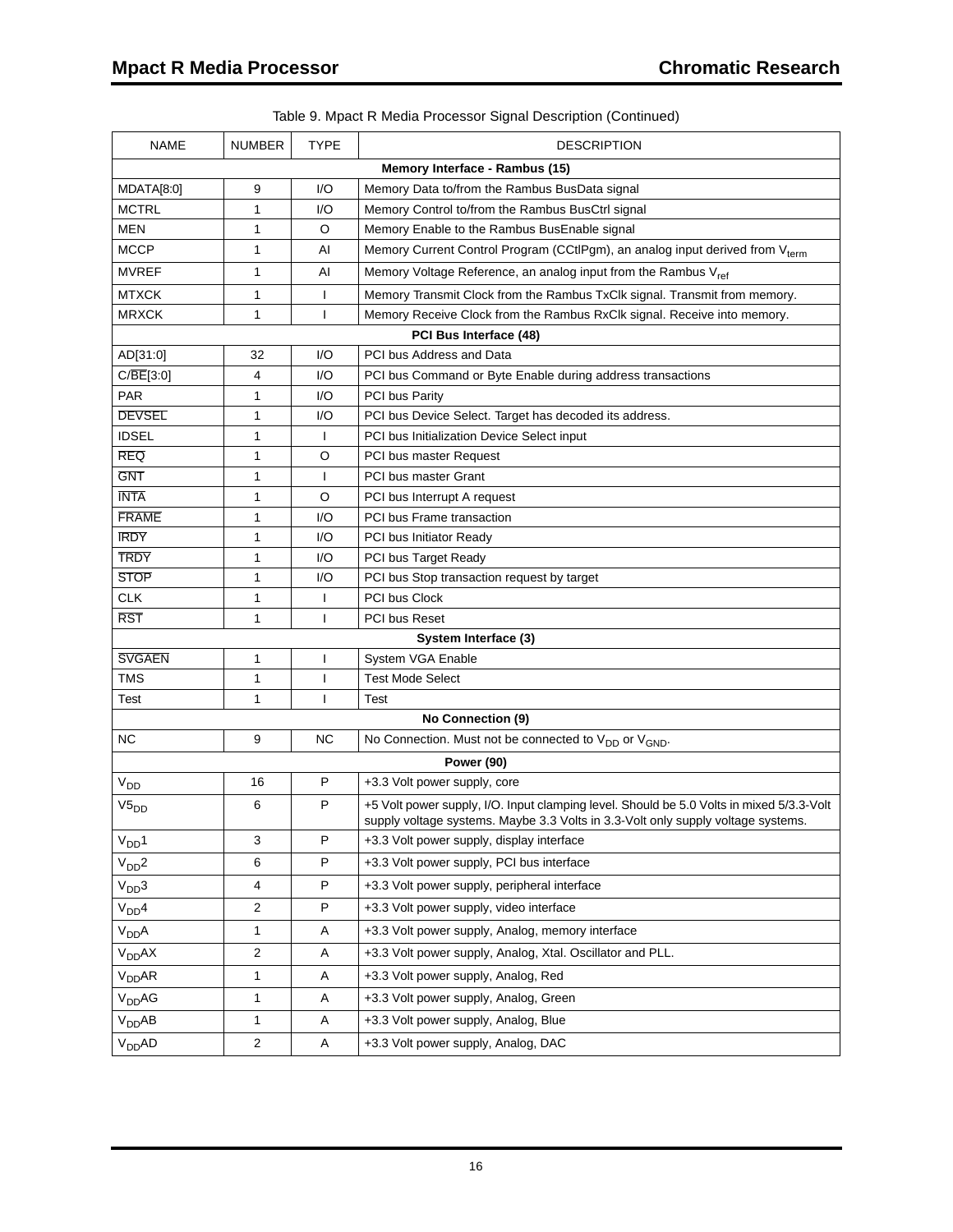| <b>NAME</b>             | <b>NUMBER</b>      | <b>TYPE</b> | <b>DESCRIPTION</b>                                     |  |  |  |
|-------------------------|--------------------|-------------|--------------------------------------------------------|--|--|--|
| <b>V<sub>GND</sub></b>  | 22                 | P           | Power supply ground, core                              |  |  |  |
| $V_{GND}1$              | 3                  | P           | Power supply ground, display interface                 |  |  |  |
| $V_{GND}$ 2             | 6                  | P           | Power supply ground, PCI bus interface                 |  |  |  |
| $V_{GND}3$              | 4                  | P           | Power supply ground, peripheral interface              |  |  |  |
| $V_{GND}4$              | 2                  | P           | Power supply ground, video interface                   |  |  |  |
| <b>V<sub>GND</sub>A</b> | 1                  | A           | Power supply ground, Analog, memory interface          |  |  |  |
| V <sub>GND</sub> AX     | 2                  | A           | Power supply ground, Analog, Xtal. Oscillator and PLL. |  |  |  |
| V <sub>GND</sub> AR     |                    | A           | Power supply ground, Analog, Red                       |  |  |  |
| V <sub>GND</sub> AG     | 1                  | A           | Power supply ground, Analog, Green                     |  |  |  |
| V <sub>GND</sub> AB     | 1                  | A           | Power supply ground, Analog, Blue                      |  |  |  |
| V <sub>GND</sub> AD     | 2                  | A           | Power supply ground, Analog, DAC                       |  |  |  |
|                         | <b>TOTAL (240)</b> |             |                                                        |  |  |  |

Table 9. Mpact R Media Processor Signal Description (Continued)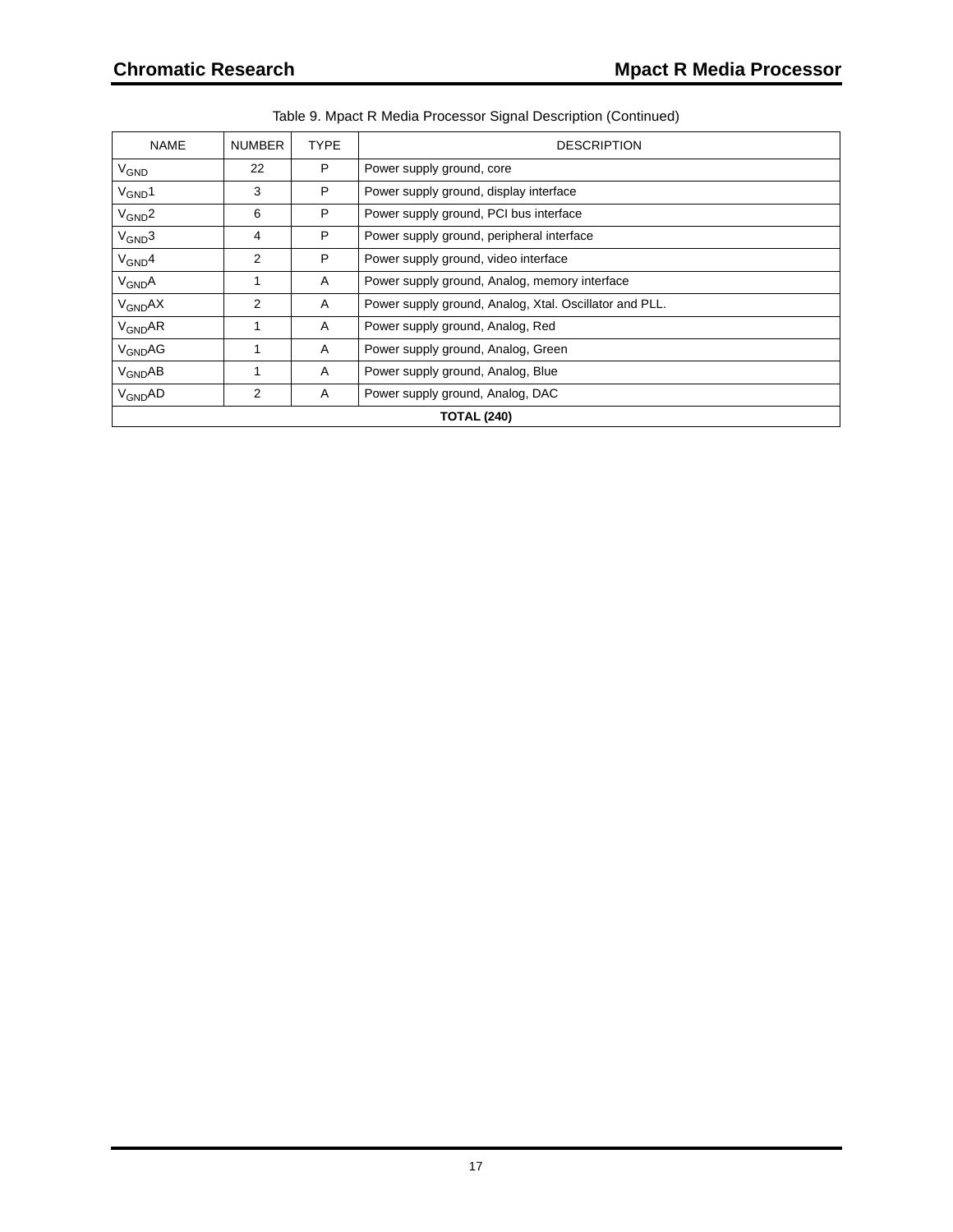## **SPECIFICATIONS**

## **Packaging - Pinout**

| Pin Name          | Pin<br>Number | Pin Name           | Pin<br>Number | Pin Name                                 | Pin<br>Number | Pin Name           | Pin<br>Number |
|-------------------|---------------|--------------------|---------------|------------------------------------------|---------------|--------------------|---------------|
|                   |               |                    |               | Display Interface (13)                   |               |                    |               |
| DRED              | 237           | <b>DHS</b>         | 220           | <b>DCOMP</b>                             | 227           | <b>DXOUT</b>       | 214           |
| <b>DGRN</b>       | 234           | <b>DBLNK</b>       | 219           | <b>DCLKI</b>                             | 208           |                    |               |
| <b>DBLUE</b>      | 231           | <b>DVREF</b>       | 225           | <b>DCLKO</b>                             | 209           |                    |               |
| <b>DVS</b>        | 222           | <b>DRSET</b>       | 226           | <b>DXIN</b>                              | 213           |                    |               |
|                   |               |                    |               | Video Interface (22)                     |               |                    |               |
| VDATA15           | 137           | <b>VDATA9</b>      | 127           | <b>VDATA3</b>                            | 117           | <b>VODD</b>        | 111           |
| VDATA14           | 136           | VDATA8             | 126           | VDATA2                                   | 116           | <b>VCREF</b>       | 112           |
| VDATA13           | 135           | <b>VDATA7</b>      | 125           | <b>VDATA1</b>                            | 115           | <b>VHREF</b>       | 113           |
| VDATA12           | 133           | VDATA6             | 124           | VDATA0                                   | 114           | <b>VCLK</b>        | 119           |
| <b>VDATA11</b>    | 131           | VDATA5             | 123           | <b>VVS</b>                               | 110           |                    |               |
| VDATA10           | 129           | VDATA4             | 122           | <b>VHS</b>                               | 74            |                    |               |
|                   |               |                    |               | Peripheral I/O Interface - Parallel (19) |               |                    |               |
| PDATA7            | 139           | PDATA2             | 147           | <b>PJYEN</b>                             | 182           | <b>PPACK</b>       | 184           |
| PDATA6            | 141           | PDATA1             | 149           | <b>PAXEN</b>                             | 177           | <b>PCSCK</b>       | 185           |
| PDATA5            | 143           | PDATA0             | 152           | <b>PREQH</b>                             | 179           | <b>PCOCK</b>       | 186           |
| PDATA4            | 144           | <b>PPIEN</b>       | 190           | <b>PREQL</b>                             | 178           | <b>PJYCK</b>       | 183           |
| PDATA3            | 145           | <b>PPOEN</b>       | 192           | <b>PPDCK</b>                             | 189           |                    |               |
|                   |               |                    |               | Peripheral I/O Interface - Serial (16)   |               |                    |               |
| PSDI3             | 157           | PSDO3              | 160           | PSSYN3                                   | 156           | PSCLK3             | 158           |
| PSDI <sub>2</sub> | 162           | PSDO <sub>2</sub>  | 166           | PSSYN <sub>2</sub>                       | 161           | PSCLK2             | 164           |
| PSDI1             | 168           | PSDO1              | 170           | PSSYN1                                   | 167           | PSCLK <sub>1</sub> | 169           |
| PSDI0             | 172           | PSDO0/TDO          | 176           | PSSYN0                                   | 171           | <b>PSCLK0</b>      | 174           |
|                   |               |                    |               | Peripheral I/O Interface - Special (5)   |               |                    |               |
| <b>PMSD</b>       | 155           | PB <sub>1</sub>    | 188           | <b>PROM</b>                              | 153           |                    |               |
| <b>PMSC</b>       | 154           | PB <sub>0</sub>    | 187           |                                          |               |                    |               |
|                   |               |                    |               | Memory Interface - Rambus (15)           |               |                    |               |
| MDATA8            | 106           | MDATA4             | 88            | MDATA0                                   | 76            | <b>MVREF</b>       | 84            |
| MDATA7            | 104           | MDATA3             | 82            | <b>MCTRL</b>                             | 86            | <b>MTXCK</b>       | 93            |
| MDATA6            | 100           | MDATA <sub>2</sub> | 80            | <b>MEN</b>                               | 102           | <b>MRXCK</b>       | 95            |
| MDATA5            | 98            | MDATA1             | 78            | <b>MCCP</b>                              | 108           |                    |               |
|                   |               |                    |               | PCI Bus Interface (48)                   |               |                    |               |
| AD31              | 7             | AD <sub>23</sub>   | 22            | AD <sub>15</sub>                         | 47            | AD7                | 58            |
| AD30              | 9             | AD <sub>22</sub>   | 23            | AD14                                     | 48            | AD6                | 59            |
| AD <sub>29</sub>  | 11            | AD <sub>21</sub>   | 25            | AD <sub>13</sub>                         | 49            | AD5                | 62            |
| AD <sub>28</sub>  | 12            | AD20               | 27            | AD12                                     | 50            | AD4                | 64            |
| AD27              | 14            | AD19               | 28            | AD11                                     | 51            | AD3                | 66            |
| AD <sub>26</sub>  | 15            | AD <sub>18</sub>   | 29            | AD10                                     | 53            | AD2                | 68            |
| AD25              | 16            | AD17               | 32            | AD9                                      | 55            | AD1                | 69            |
| AD24              | 17            | AD16               | 33            | AD8                                      | 56            | AD0                | 70            |

Table 10. Mpact R Media Processor Pin Number By Signal Name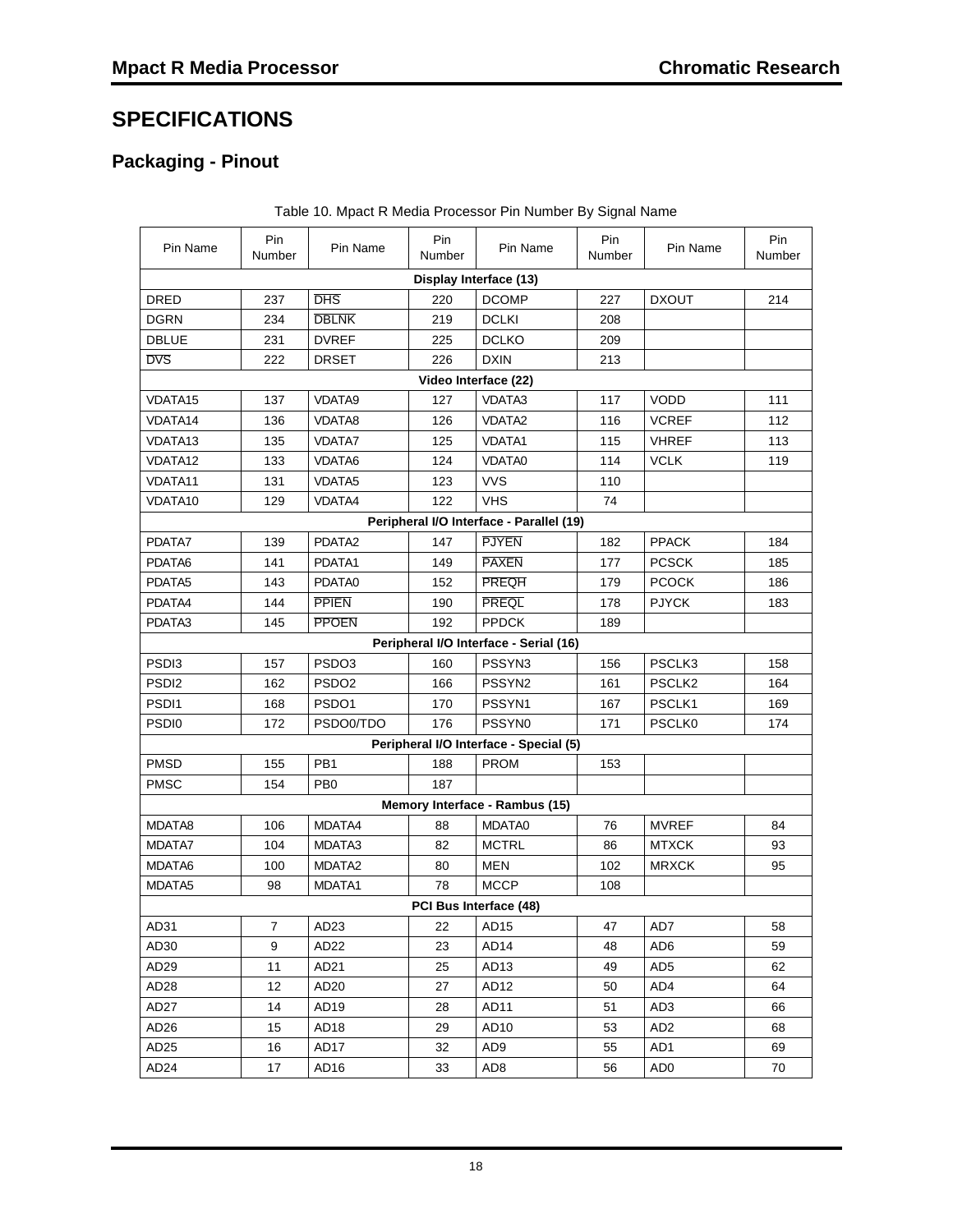| Pin Name            | Pin<br>Number           | Pin Name                  | Pin<br>Number | Pin Name                                                                | Pin<br>Number  | Pin Name                                                                                   | Pin<br>Number |
|---------------------|-------------------------|---------------------------|---------------|-------------------------------------------------------------------------|----------------|--------------------------------------------------------------------------------------------|---------------|
|                     |                         |                           |               | <b>PCI Bus Interface (Continued)</b>                                    |                |                                                                                            |               |
| C/B3                | 19                      | <b>PAR</b>                | 44            | <b>GNT</b>                                                              | 5              | <b>TRDY</b>                                                                                | 38            |
| C/B2                | 34                      | <b>DEVSEL</b>             | 40            | <b>INTA</b>                                                             | $\overline{2}$ | <b>STOP</b>                                                                                | 42            |
| C/B1                | 46                      | <b>IDSEL</b>              | 21            | <b>FRAME</b>                                                            | 35             | <b>CLK</b>                                                                                 | 4             |
| $C/\overline{B}0$   | 57                      | <b>REQ</b>                | 6             | <b>IRDY</b>                                                             | 36             | <b>RST</b>                                                                                 | 3             |
|                     |                         |                           |               | System Interface (3)                                                    |                |                                                                                            |               |
| SVGAEN, TDI         | 71                      | <b>TMS</b>                | 72            | <b>TCLK</b>                                                             | 73             | TDO/PSDO0                                                                                  | 176           |
|                     |                         |                           |               | No Connection (9)                                                       |                |                                                                                            |               |
| <b>NC</b>           | 194                     | <b>NC</b>                 | 199           | <b>NC</b>                                                               | 204            |                                                                                            |               |
| <b>NC</b>           | 195                     | <b>NC</b>                 | 201           | <b>NC</b>                                                               | 206            |                                                                                            |               |
| <b>NC</b>           | 197                     | NС                        | 203           | <b>NC</b>                                                               | 217            |                                                                                            |               |
|                     |                         |                           |               | <b>Power (90)</b>                                                       |                |                                                                                            |               |
| Pin Name            | Number<br>of Pins       |                           |               | Pin Numbers                                                             |                |                                                                                            |               |
| V <sub>DD</sub>     | 16                      |                           |               | 24, 37, 60, 79, 90, 92, 97, 101, 109, 128, 150, 163, 173, 200, 210, 240 |                |                                                                                            |               |
| $V5_{DD}$           | 6                       | 13, 41, 63, 118, 138, 159 |               |                                                                         |                |                                                                                            |               |
| $V_{DD}1$           | 3                       | 196, 205, 216             |               |                                                                         |                |                                                                                            |               |
| V <sub>DD</sub> 2   | 6                       | 8, 18, 30, 43, 52, 65     |               |                                                                         |                |                                                                                            |               |
| V <sub>DD</sub> 3   | 4                       | 140, 146, 180, 191        |               |                                                                         |                |                                                                                            |               |
| V <sub>DD</sub> 4   | 2                       | 120, 134                  |               |                                                                         |                |                                                                                            |               |
| V <sub>DD</sub> A   | 1                       | 96                        |               |                                                                         |                |                                                                                            |               |
| $V_{DD}AX$          | 1                       | 215                       |               |                                                                         |                | Oscillator                                                                                 |               |
|                     | 1                       | 221                       |               |                                                                         |                | PLL                                                                                        |               |
| $V_{DD}AR$          | 1                       | 235                       |               |                                                                         |                |                                                                                            |               |
| $V_{DD}AG$          | 1                       | 232                       |               |                                                                         |                |                                                                                            |               |
| V <sub>DD</sub> AB  | 1                       | 229                       |               |                                                                         |                |                                                                                            |               |
| V <sub>DD</sub> AD  | $\overline{2}$          | 228, 239                  |               |                                                                         |                |                                                                                            |               |
| $V_{GND}$           | 22                      | 211                       |               |                                                                         |                | 1, 26, 39, 61, 75, 77, 81, 83, 85, 87, 89, 91, 99, 103, 105, 107, 130, 151, 165, 175, 202, |               |
| $V_{GND}1$          | 3                       | 198, 207, 218             |               |                                                                         |                |                                                                                            |               |
| $V_{GND}$ 2         | 6                       | 10, 20, 31, 45, 54, 67    |               |                                                                         |                |                                                                                            |               |
| $V_{GND}3$          | 4                       | 142, 148, 181, 193        |               |                                                                         |                |                                                                                            |               |
| $V_{GND}4$          | $\overline{2}$          | 121, 132                  |               |                                                                         |                |                                                                                            |               |
| V <sub>GND</sub> A  | 1                       | 94                        |               |                                                                         |                |                                                                                            |               |
| $V_{GND}AX$         | 1                       | 212                       |               |                                                                         |                | Oscillator                                                                                 |               |
|                     | 1                       | 223                       |               |                                                                         |                | <b>PLL</b>                                                                                 |               |
| $V_{GND}AR$         | 1                       | 236                       |               |                                                                         |                |                                                                                            |               |
| V <sub>GND</sub> AG | 1                       | 233                       |               |                                                                         |                |                                                                                            |               |
| V <sub>GND</sub> AB | 1                       | 230                       |               |                                                                         |                |                                                                                            |               |
| V <sub>GND</sub> AD | $\overline{\mathbf{c}}$ | 224, 238                  |               |                                                                         |                |                                                                                            |               |

| Table 10. Mpact R Media Processor Pin Number By Signal Name (Continued) |  |
|-------------------------------------------------------------------------|--|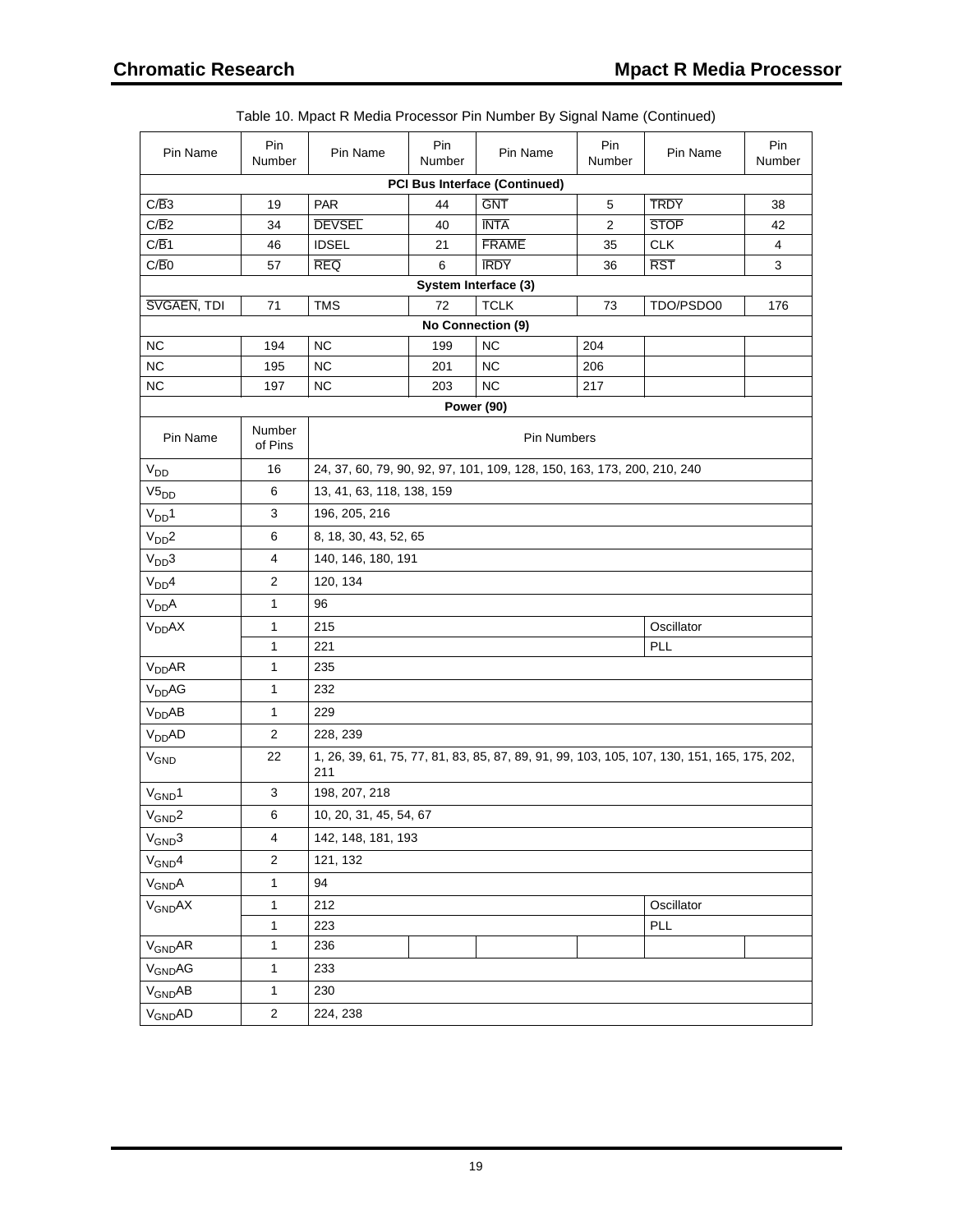| Pin<br>Number  | Pin Name          | Pin<br>Number | Pin Name          | Pin<br>Number | Pin Name               | Pin<br>Number | Pin Name               |
|----------------|-------------------|---------------|-------------------|---------------|------------------------|---------------|------------------------|
| 1              | V <sub>GND</sub>  | 31            | $V_{GND}$ 2       | 61            | V <sub>GND</sub>       | 91            | V <sub>GND</sub>       |
| $\mathbf{2}$   | <b>INTA</b>       | 32            | AD <sub>17</sub>  | 62            | AD <sub>5</sub>        | 92            | V <sub>DD</sub>        |
| 3              | <b>RST</b>        | 33            | AD <sub>16</sub>  | 63            | $V5_{DD}$              | 93            | <b>MTXCK</b>           |
| $\overline{4}$ | <b>CLK</b>        | 34            | C/B2              | 64            | AD4                    | 94            | $V_{GND}A$             |
| 5              | <b>GNT</b>        | 35            | <b>FRAME</b>      | 65            | V <sub>DD</sub> 2      | 95            | <b>MRXCK</b>           |
| 6              | <b>REQ</b>        | 36            | <b>IRDY</b>       | 66            | AD <sub>3</sub>        | 96            | V <sub>DD</sub> A      |
| $\overline{7}$ | AD31              | 37            | $\rm V_{DD}$      | 67            | $V_{GND}$ 2            | 97            | V <sub>DD</sub>        |
| 8              | V <sub>DD</sub> 2 | 38            | <b>TRDY</b>       | 68            | AD <sub>2</sub>        | 98            | MDATA5                 |
| $\mathsf g$    | AD30              | 39            | $V_{GND}$         | 69            | AD <sub>1</sub>        | 99            | <b>V<sub>GND</sub></b> |
| 10             | $V_{GND}2$        | 40            | <b>DEVSEL</b>     | 70            | AD <sub>0</sub>        | 100           | MDATA6                 |
| 11             | AD <sub>29</sub>  | 41            | $V5_{DD}$         | 71            | SVGAEN, TDI            | 101           | V <sub>DD</sub>        |
| 12             | AD28              | 42            | <b>STOP</b>       | 72            | <b>TMS</b>             | 102           | <b>MEN</b>             |
| 13             | $V5_{DD}$         | 43            | V <sub>DD</sub> 2 | 73            | <b>TCLK</b>            | 103           | V <sub>GND</sub>       |
| 14             | AD <sub>27</sub>  | 44            | PAR               | 74            | <b>VHS</b>             | 104           | MDATA7                 |
| 15             | AD <sub>26</sub>  | 45            | $V_{GND}$ 2       | 75            | $V_{GND}$              | 105           | $V_{GND}$              |
| 16             | AD <sub>25</sub>  | 46            | C/B1              | 76            | MDATA0                 | 106           | MDATA8                 |
| 17             | AD24              | 47            | AD15              | 77            | $V_{GND}$              | 107           | <b>V<sub>GND</sub></b> |
| 18             | V <sub>DD</sub> 2 | 48            | AD <sub>14</sub>  | 78            | MDATA1                 | 108           | <b>MCCP</b>            |
| 19             | C/B3              | 49            | AD <sub>13</sub>  | 79            | V <sub>DD</sub>        | 109           | V <sub>DD</sub>        |
| 20             | $V_{GND}2$        | 50            | AD12              | 80            | MDATA2                 | 110           | <b>VVS</b>             |
| 21             | <b>IDSEL</b>      | 51            | AD11              | 81            | V <sub>GND</sub>       | 111           | <b>VODD</b>            |
| 22             | AD23              | 52            | V <sub>DD</sub> 2 | 82            | MDATA3                 | 112           | <b>VCREF</b>           |
| 23             | AD <sub>22</sub>  | 53            | AD <sub>10</sub>  | 83            | V <sub>GND</sub>       | 113           | <b>VHREF</b>           |
| 24             | V <sub>DD</sub>   | 54            | $V_{GND}$ 2       | 84            | <b>MVREF</b>           | 114           | VDATA0                 |
| 25             | AD <sub>21</sub>  | 55            | AD <sub>9</sub>   | 85            | V <sub>GND</sub>       | 115           | <b>VDATA1</b>          |
| 26             | $V_{GND}$         | 56            | AD <sub>8</sub>   | 86            | <b>MCTRL</b>           | 116           | VDATA2                 |
| 27             | AD <sub>20</sub>  | 57            | C/B0              | 87            | <b>V<sub>GND</sub></b> | 117           | VDATA3                 |
| 28             | AD19              | 58            | AD7               | 88            | MDATA4                 | 118           | $V5_{DD}$              |
| 29             | AD <sub>18</sub>  | 59            | AD <sub>6</sub>   | 89            | V <sub>GND</sub>       | 119           | <b>VCLK</b>            |
| 30             | V <sub>DD</sub> 2 | 60            | V <sub>DD</sub>   | 90            | <b>V<sub>DD</sub></b>  | 120           | V <sub>DD</sub> 4      |

Table 11. Mpact R Media Processor Signal Name By Pin Number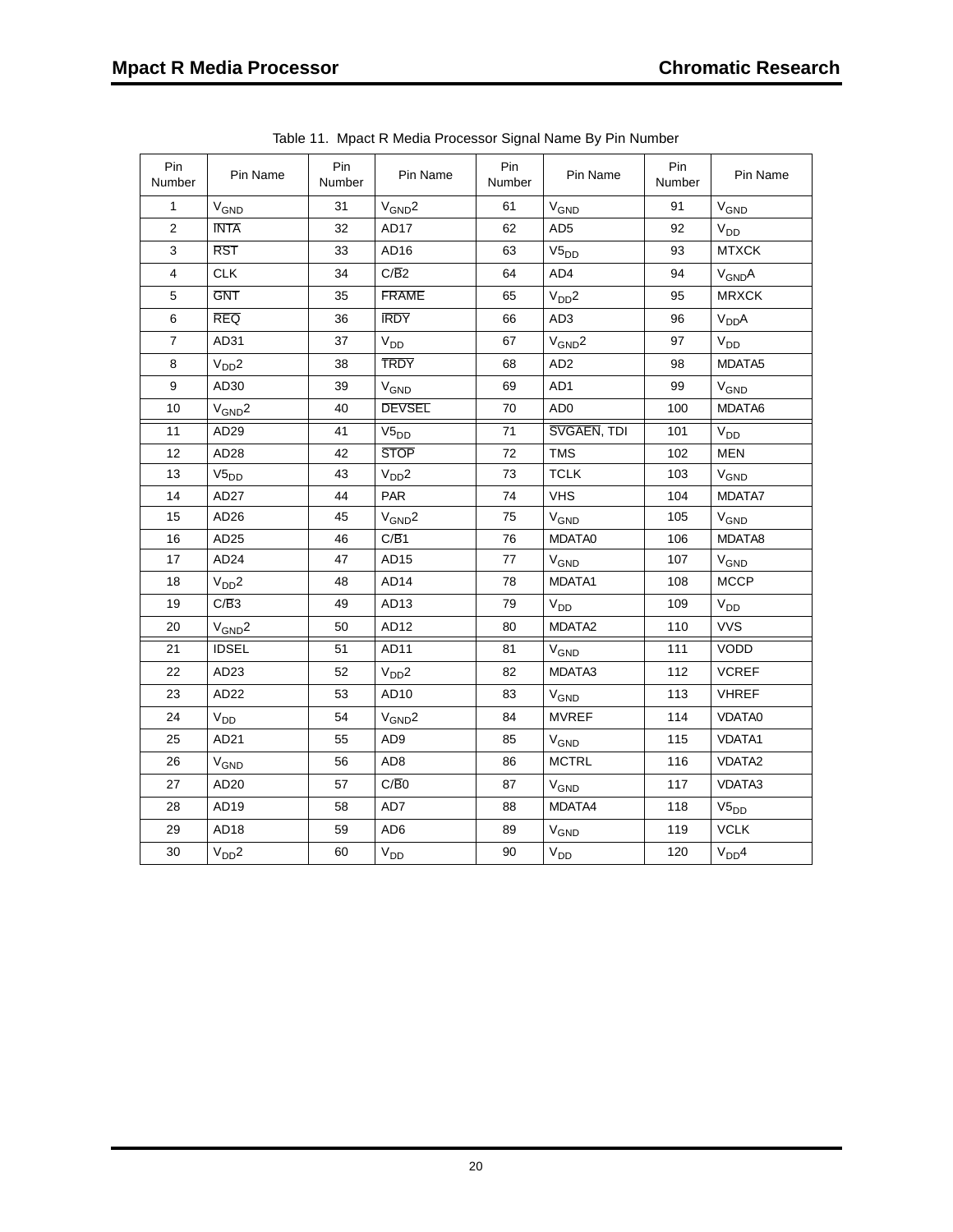| Pin<br>Number | Pin Name          | Pin<br>Number | Pin Name          | Pin<br>Number | Pin Name              | Pin<br>Number | Pin Name                 |
|---------------|-------------------|---------------|-------------------|---------------|-----------------------|---------------|--------------------------|
| 121           | $V_{GND}4$        | 151           | $V_{GND}$         | 181           | $V_{GND}3$            | 211           | $V_{GND}$                |
| 122           | <b>VDATA4</b>     | 152           | PDATA0            | 182           | <b>PJYEN</b>          | 212           | <b>V<sub>GND</sub>AX</b> |
| 123           | VDATA5            | 153           | <b>PROM</b>       | 183           | <b>PJYCK</b>          | 213           | <b>DXIN</b>              |
| 124           | <b>VDATA6</b>     | 154           | <b>PMSC</b>       | 184           | <b>PPACK</b>          | 214           | <b>DXOUT</b>             |
| 125           | <b>VDATA7</b>     | 155           | <b>PMSD</b>       | 185           | <b>PCSCK</b>          | 215           | $V_{DD}AX$               |
| 126           | VDATA8            | 156           | PSSYN3            | 186           | <b>PCOCK</b>          | 216           | V <sub>DD</sub> 1        |
| 127           | VDATA9            | 157           | PSDI3             | 187           | PB <sub>0</sub>       | 217           | NC                       |
| 128           | V <sub>DD</sub>   | 158           | PSCLK3            | 188           | PB <sub>1</sub>       | 218           | $V_{GND}1$               |
| 129           | VDATA10           | 159           | $V5_{DD}$         | 189           | <b>PPDCK</b>          | 219           | <b>DBLNK</b>             |
| 130           | $V_{GND}$         | 160           | PSDO3             | 190           | <b>PPIEN</b>          | 220           | <b>DHS</b>               |
| 131           | VDATA11           | 161           | PSSYN2            | 191           | V <sub>DD</sub> 3     | 221           | $V_{DD}AX$               |
| 132           | $V_{GND}4$        | 162           | PSD <sub>12</sub> | 192           | <b>PPOEN</b>          | 222           | <b>DVS</b>               |
| 133           | VDATA12           | 163           | $V_{DD}$          | 193           | $V_{GND}3$            | 223           | V <sub>GND</sub> AX      |
| 134           | V <sub>DD</sub> 4 | 164           | PSCLK2            | 194           | <b>NC</b>             | 224           | V <sub>GND</sub> AD      |
| 135           | VDATA13           | 165           | V <sub>GND</sub>  | 195           | <b>NC</b>             | 225           | <b>DVREF</b>             |
| 136           | VDATA14           | 166           | PSDO <sub>2</sub> | 196           | V <sub>DD</sub> 1     | 226           | <b>DRSET</b>             |
| 137           | VDATA15           | 167           | PSSYN1            | 197           | <b>NC</b>             | 227           | <b>DCOMP</b>             |
| 138           | $V5_{DD}$         | 168           | PSDI <sub>1</sub> | 198           | $V_{GND}1$            | 228           | $V_{DD}AD$               |
| 139           | PDATA7            | 169           | PSCLK1            | 199           | <b>NC</b>             | 229           | V <sub>DD</sub> AB       |
| 140           | V <sub>DD</sub> 3 | 170           | PSDO <sub>1</sub> | 200           | V <sub>DD</sub>       | 230           | V <sub>GND</sub> AB      |
| 141           | PDATA6            | 171           | PSSYN0            | 201           | <b>NC</b>             | 231           | <b>DBLUE</b>             |
| 142           | $V_{GND}3$        | 172           | PSD <sub>I0</sub> | 202           | V <sub>GND</sub>      | 232           | V <sub>DD</sub> AG       |
| 143           | PDATA5            | 173           | V <sub>DD</sub>   | 203           | <b>NC</b>             | 233           | $V_{GND}AG$              |
| 144           | PDATA4            | 174           | <b>PSCLK0</b>     | 204           | <b>NC</b>             | 234           | DGRN                     |
| 145           | PDATA3            | 175           | V <sub>GND</sub>  | 205           | V <sub>DD</sub> 1     | 235           | V <sub>DD</sub> AR       |
| 146           | V <sub>DD</sub> 3 | 176           | PSDO0/TD0         | 206           | <b>NC</b>             | 236           | V <sub>GND</sub> AR      |
| 147           | PDATA2            | 177           | <b>PAXEN</b>      | 207           | $V_{GND}1$            | 237           | <b>DRED</b>              |
| 148           | $V_{GND}3$        | 178           | <b>PREQL</b>      | 208           | <b>DCLKI</b>          | 238           | V <sub>GND</sub> AD      |
| 149           | PDATA1            | 179           | <b>PREQH</b>      | 209           | <b>DCLKO</b>          | 239           | V <sub>DD</sub> AD       |
| 150           | $V_{DD}$          | 180           | V <sub>DD</sub> 3 | 210           | <b>V<sub>DD</sub></b> | 240           | V <sub>DD</sub>          |

|  |  | Table 11. Mpact R Media Processor Signal Name By Pin Number (Continued) |  |  |
|--|--|-------------------------------------------------------------------------|--|--|
|  |  |                                                                         |  |  |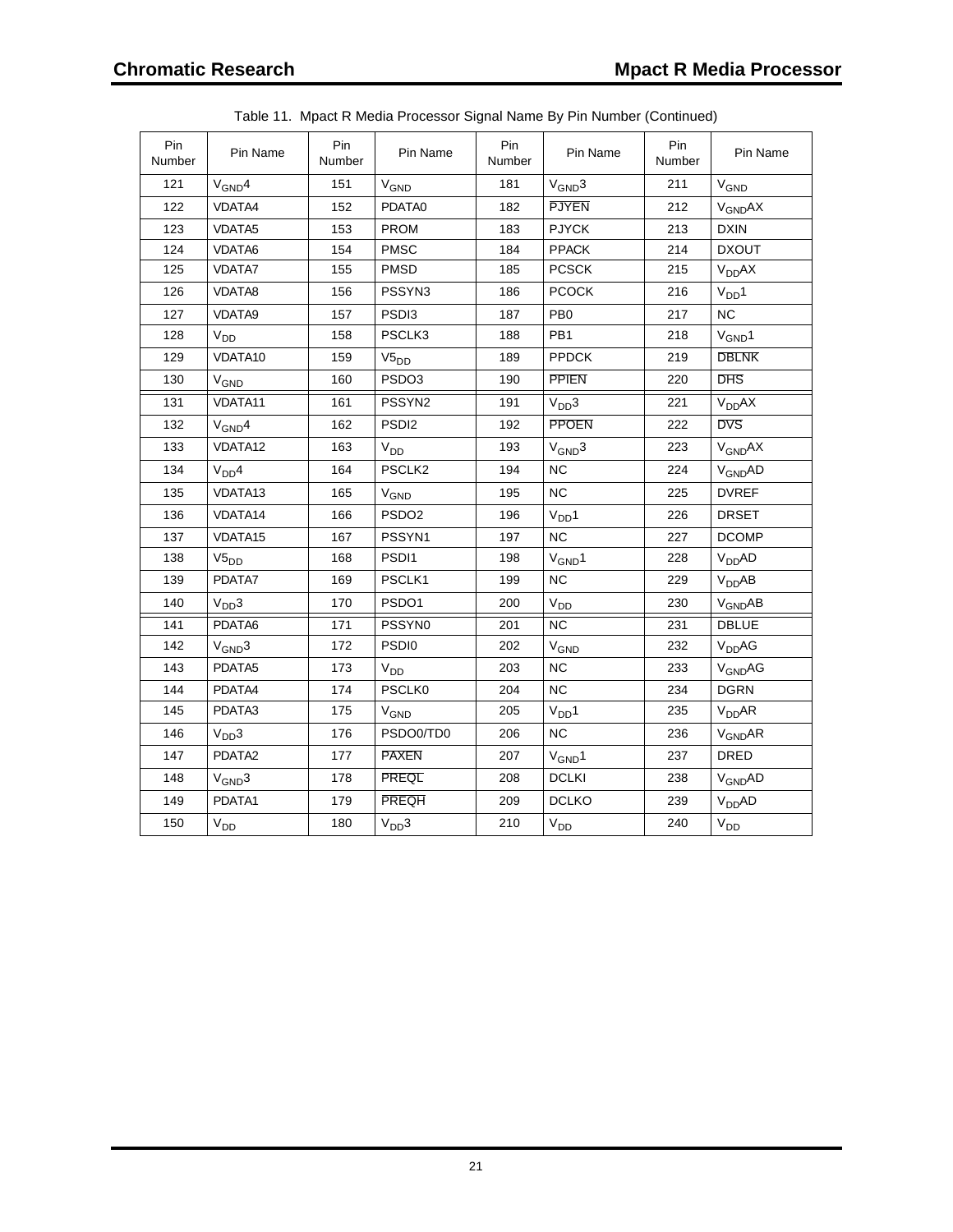## **Packaging - Mechanical**

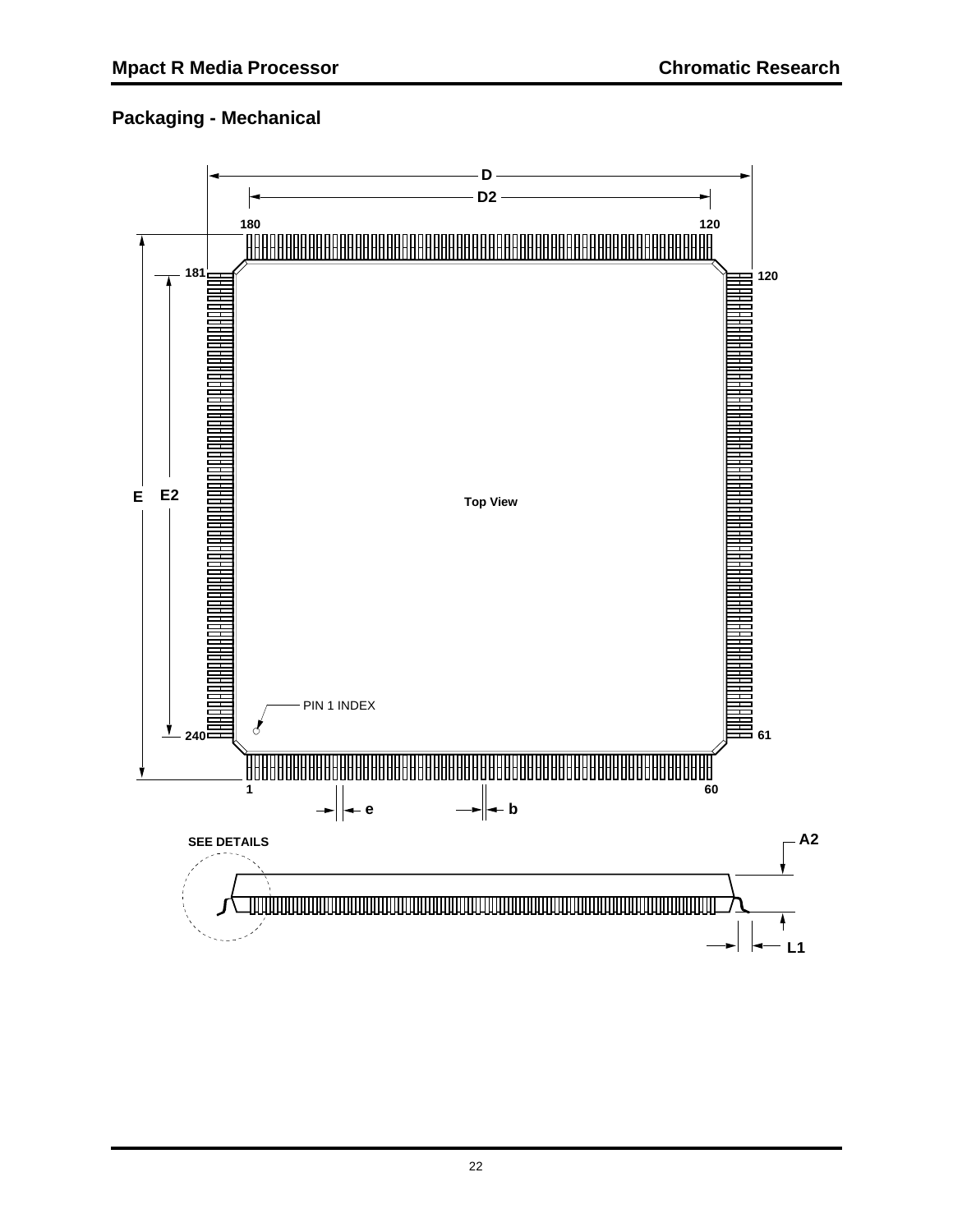

| <b>SYMBOL</b>  | <b>DIMENSION IN INCHES</b> | <b>DIMENSION IN MM</b> |
|----------------|----------------------------|------------------------|
| A1             | $.010$ MIN                 | $0.25$ MIN             |
| A2             | $.134\pm.004$              | $3.40 \pm .10$         |
| b              | .006 MIN                   | 0.16 MIN               |
|                | $.011$ MAX                 | 0.28 MAX               |
| С              | $0.13$ MIN                 | .005 MIN               |
|                | $0.25$ MAX                 | .010 MAX               |
| D              | $1.362 \pm .008$           | $34.60 \pm 0.20$       |
| E              | $1.362 \pm .008$           | $34.60 \pm 0.20$       |
| e              | .020                       | 0.50                   |
| D <sub>2</sub> | 1.161                      | 29.50                  |
| E <sub>2</sub> | 1.161                      | 29.50                  |
|                | $.022 \pm .004$            | $0.56 \pm 0.10$        |
| L1             | $.020\pm .004$             | $.50 \pm 0.10$         |
| Θ              | $0^\circ - 7^\circ$        | $0^\circ - 7^\circ$    |